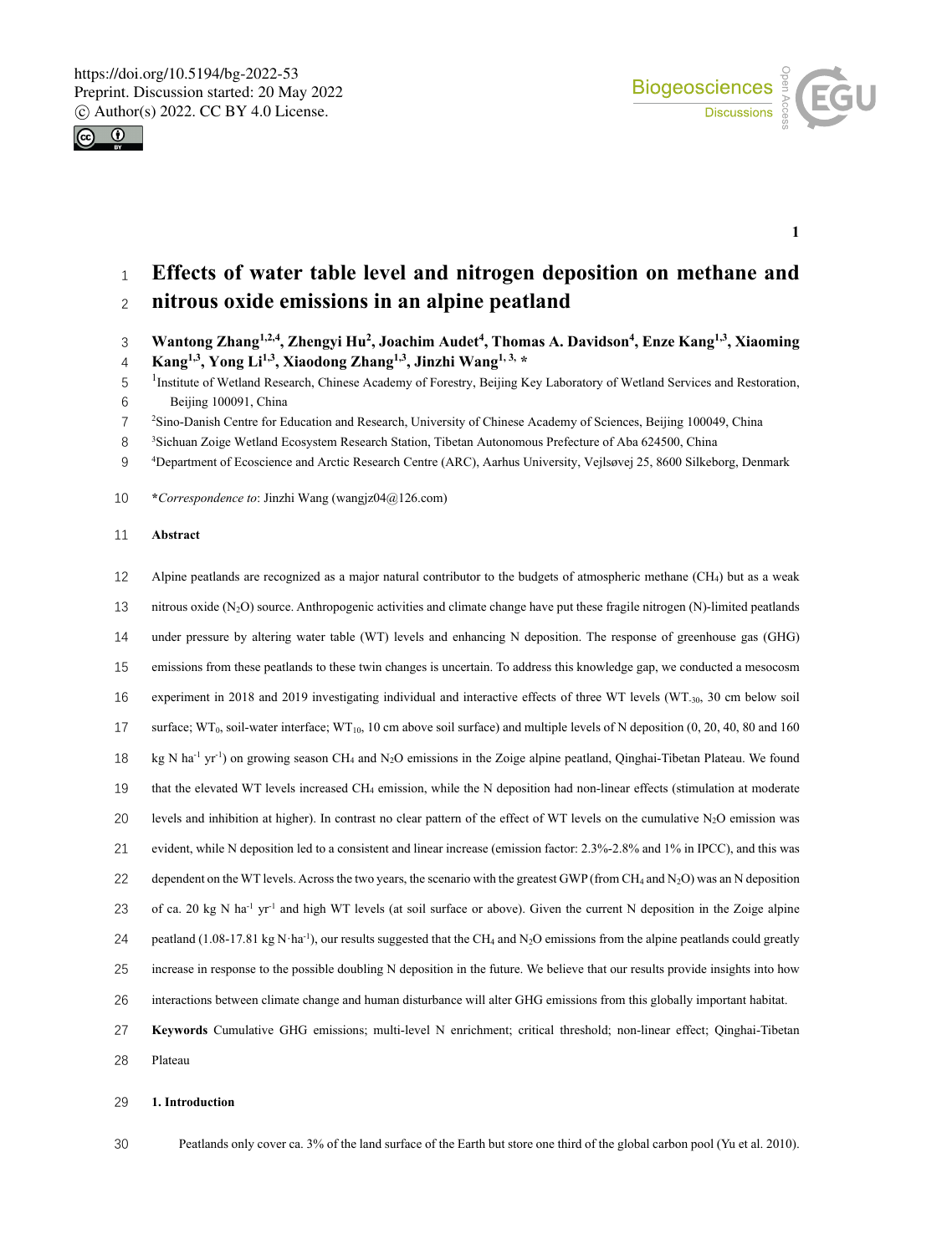



 In pristine peatlands, the shallow water table (WT) and waterlogged conditions allow accumulation of organic matter and favour anaerobic production of methane (CH4) and nitrous oxide (N2O). Traditionally, the large carbon pool is nitrogen 33 deficient and is recognized as a moderate CH<sub>4</sub> source and a weak N<sub>2</sub>O source (Frolking et al. 2011, Han et al. 2019). Nevertheless, these conditions could be markedly changed by anthropogenic disturbance and climate change, and growing evidence shows that peatlands are experiencing drainage and increasing nitrogen deposition (Chen et al. 2013, Evans et al. 2021). Consequently, the magnitude of CH4 and N2O emissions from peatlands is potentially changing from low to high. The high-altitude or alpine peatlands are of particular interest because this carbon-rich ecosystem is vulnerable and highly sensitive to the climate change and anthropogenic activities (Squeo et al. 2006).

139 Large-scale artificial drainage of peatlands was initiated hundreds of years ago and escalated in the  $20<sup>th</sup>$  century (Evans et al. 2021). As a result, about 10-20% of the global peatlands were primarily drained for the purposes of agriculture, peat extraction and forestry (Frolking et al. 2011). The resulting lower WT altered the anaerobic conditions of the peat soil and led to oxidative loss of peat (Laine et al. 2019, Wilson et al. 2016). Generally, the drainage decreased the CH4 efflux and increased N<sub>2</sub>O emissions (Cao et al. 2017). The increase in N<sub>2</sub>O emissions from drained peatlands is small, but may potentially reach a high level at sufficient nutrient input, especially when the soil is fertilized (Laine et al. 2019). Ecological restoration has been proposed as a measure to conserve the drained or degraded peatlands, particularly in order to meet the demand for mitigation of GHG emissions outlined in the Paris Agreement (Evans et al. 2021). Numerous studies have reported a remarkably decreased CO<sub>2</sub> effflux in rewetted or restored peatlands, but the rising WT levels have also augmented the emissions of CH<sub>4</sub> and N<sub>2</sub>O (Audet et al. 2013, Järveoja et al. 2016).

Atmospheric N deposition, primarily caused by anthopogenic activities (i.e. fossil fuels combustion, fertilizer application), has increased consistently during the past decades (Gomez-Casanovas et al. 2016, IPCC 2013), and it is predicted to increase two- or three-fold in terrestial ecosystems by the end of the century (Lamarque 2005). The increasing N deposition could alleviate the N stress on peatlands, but the N effects on CH4 and N2O emissions are controversial (Deng et al. 2019). Thus, positive (Juutinen et al. 2018), negative (Gao et al. 2014) or neutral (Wang et al. 2017) effects of N deposition on CH4 emissions in peatlands have been observed. We speculate that the contrasting results probably are a result of the prevailing environmental 55 conditions and the N addition rate. Besides CH<sub>4</sub> emisison, N deposition generally stimulates N<sub>2</sub>O emissions from peatlands due to the increasing supply of N substrate (Wang et al. 2017). However, previous studies have also shown that a higher N input leads to a transition of the grassland into a state of declining N saturation as well as a reduction of the sensitivity of the GHG exchange to the continuously increasing N deposition (Gomez-Casanovas et al. 2016). To eliminate the possible gap resulting from the N addition rate, multiple levels of N deposition are required to study the possible linear or non-linear effects of deposition on GHG emissions.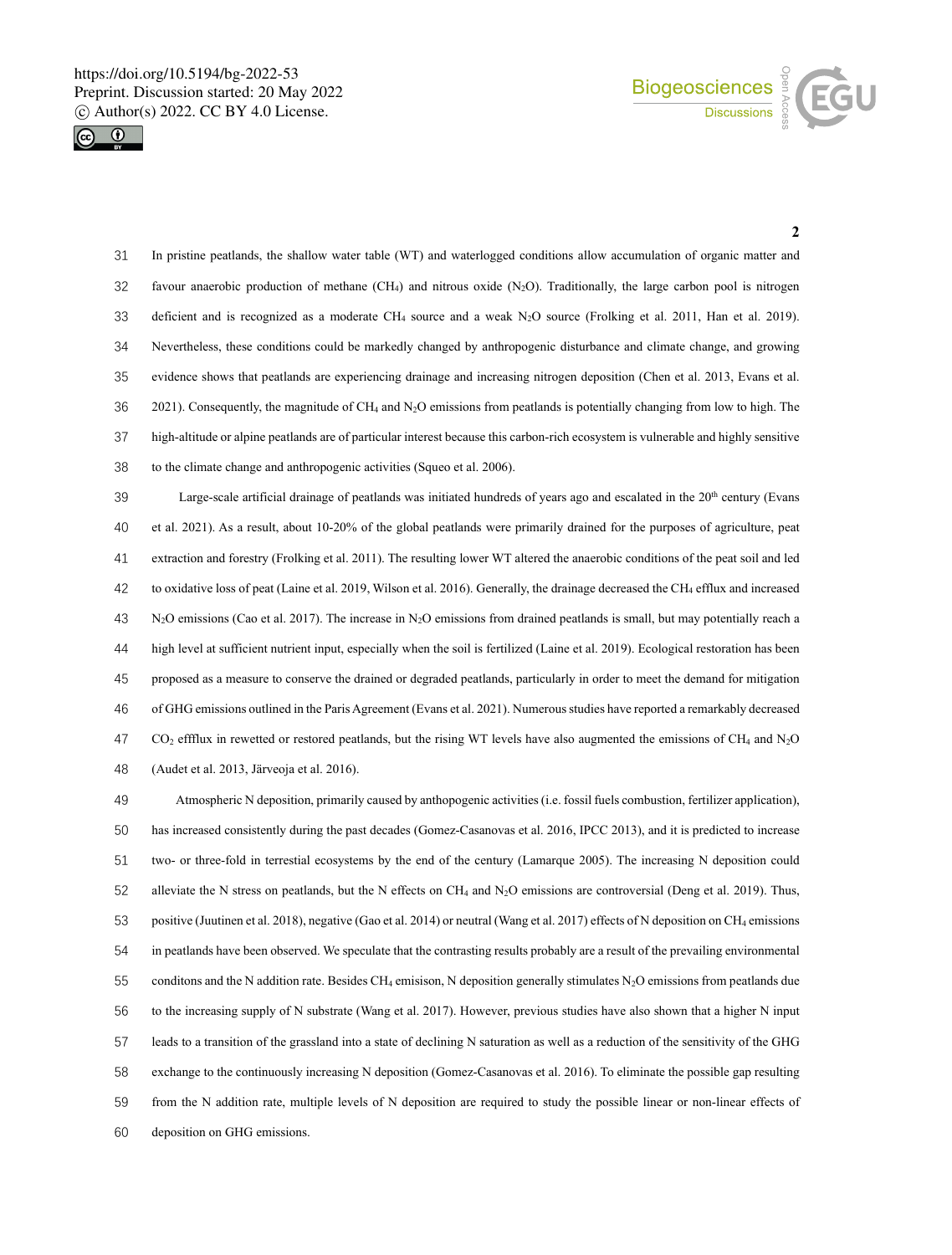



Numerous studies have reported on the individual effects of WT and N deposition on GHG emissions in peatlands (Evans et al. 2021, Saiz et al. 2021). To our knowledge, only a few studies (Gao et al. 2014, Wang et al. 2017) exist that focus on their interactive effects on peatland GHG emissions. Gao et al. (2014) found that N addition in peatlands decreased CH4 emissions 64 but increased N<sub>2</sub>O emissions without any siginificant interaction with WT levels. Wang et al. (2017) observed no interactive effects of a lower WT and increasing N deposition on GHG emissions in an alpine wetland. The above-mentioned studies were, however, limited to a single level of N addition and associated water addition. The response of GHG emissions in peatlands to the gradients of N deposition and WT levels remains to be elucidated, in particular at the N saturation stage, even though it may be a key factor in shaping GHG emissions. The large uncertainties regarding the interactive effects of N deposition and WT levels on GHG emissions severely hamper obtaining a reliable estimation of the reponse of peatlands to climate change and anthropogenic activities. To address this knowledge gap we conducted a mesocosm investigation to study the influence of three WT levels (from

drained to inundated) and multi-level N deposition (from non-addition to  $160 \text{ kg N} \text{ ha}^{-1} \text{ yr}^{-1}$ ) on the soil CH<sub>4</sub> and N<sub>2</sub>O emissions in the Zoige alpine peatland, located on the eastern edge of the Qinghai-Tibetan Plateau. Being the largest and highest swamp wetland area in China, its sensitivity to the global climate change and human activities is high (Chen et al. 2013). Exposure to a potential influence of drainage, restoration or increasing N deposition (Yang et al. 2017, Zhang et al. 2011) may increase the risk of high GHG emissions from this area. In this study, we hypothesised that i) a slight increase in N deposition might 77 stimulate both CH<sub>4</sub> and N<sub>2</sub>O emissions, but a highlevel would inhibit GHG emissions. ii) The effects of N deposition on CH<sub>4</sub> 78 and  $N_2O$  emissions would be associated with WT levels due to the influence of WT-induced aerobic conditions on the efficiency 79 of utilising nutrients for  $CH_4$  and  $N_2O$  production.

#### **2. Methods and Materials**

#### **2.1 Study site**

82 This study was conducted in the Zoige alpine wetland, situated on the eastern edge of the Qinghai–Tibetan Plateau, 83 Southeast China, during the 2018 and 2019 growing seasons. This alpine wetland covers an area of 6180 km<sup>2</sup>, which is 31.5% of the whole Zoige plateau. The mean annual temperature is 1.4°C, with a maximum of 9.1 to 11.4°C in July and a minimum of -8.2 to -10.6°C in January, while the average annual precipitation is approximately 650 mm (Chen et al. 2013, Yang et al. 2014). Over the past four decades, the mean annual air temperature has increased by 0.4℃ per decade, while the total annual precipitation has decreased by 22 mm per decade (Chen et al. 2013, Yang et al. 2014). Data on precipitation and air temperature in this study were obtained from the closest meteorological station belonging to the Chinese National Meteorological Information Center (www.nmic.gov.cn) and are shown in Figure S1. The depth of peat in the vertical profile is around 1.2 m,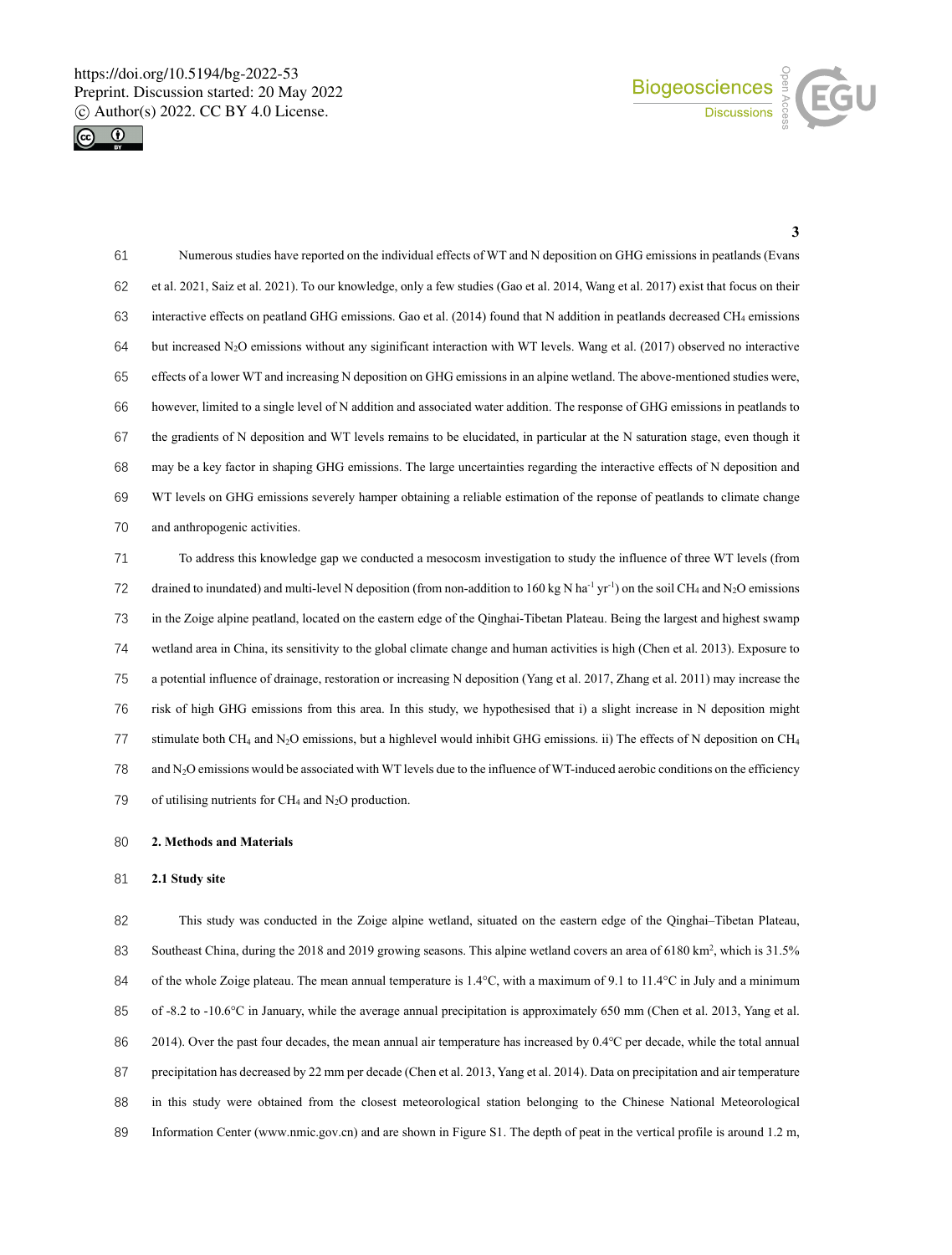



- 90 soil pH is 6.8-7.2 and soil bulk density around 0.78 g m<sup>-3</sup> (Zhang et al. 2020). The plant growing season ranges from July to
- September, and the dominant plants are *Carex mulienses*, *Lancea tibetica*, *Potentilla anserina* L. and *Trollius farreri Stapf.*

# **2.2 Experimental design**

Our experiment was carried out at the Sichuan Zoige Wetland Ecosystem Research Station, Tibetan Autonomous Prefecture of Aba (33°57′N, 102°52′E, 3500 m a.s.l.). A homogeneous swamp wetland was selected for collection of soil and 95 plants to be used in the mesocosm. Forty-five tanks  $(0.6 \text{ m length} \times 0.6 \text{ m width} \times 0.6 \text{ m height})$  were kept above ground and filled with intact soil cores and vegetation. The bottom of the tanks was welded, and the outside of the tanks was wrapped with polystyrene foam to avoid heat exchange with the surroundings.

The experimental treatments consisted of five levels of added N and three water table levels and applied in a factorial design (5 N addition × 3 water table). The treatments were replicated three times, giving a total of 45 experimental plots. Based on previous studies indicating water levels effects on GHG emission in the Zoige peatland (Cui et al. 2017, Yang et al. 2017), 101 three water table levels (WT<sub>-30</sub>,- 30 cm below the soil surface; WT<sub>0</sub>, 0 cm at the soil-water interface; and WT<sub>10</sub>, 10 cm above the soil surface) were selected. To maintain the water table at the selected three levels, we developed a water table control system composed of three water table detectors, a manostat, a relay and micropumps. Three water table detectors were placed in the PVC pipe (diameter 3 cm) of each tank at the exact water table level and at +2 cm and -2 cm water table. When the water table was below the -2 cm detector, the pump switched on, supplying the tanks with local tap water until the water table reached the +2 cm detector. To prevent the water table from becoming too high due to pump water or precipitation, four small holes (diameter 1 cm, and two holes for two sides) were drilled at the precise position of the water table in each tank to allow water overflow.

109 The current N deposition in the Zoige area is 1.08-17.81 kg N·ha<sup>-1</sup>·yr<sup>-1</sup>, NH<sub>4</sub><sup>+</sup> and NO<sub>3</sub>·being the main component, and N deposition is expected to increase further in the future (Han et al. 2019). NH4NO3 was adopted as N source to simulate the different stages of the response of alpine peatlands to multi-level N deposition, and five N addition levels were established for 112 each water table level, namely 0 (N<sub>0</sub>), 20 (N<sub>20</sub>), 40 (N<sub>40</sub>), 80 (N<sub>80</sub>), and 160 (N<sub>160</sub>) kg N ha<sup>-1</sup> yr<sup>-1</sup>. The annual added N doses were further divided into four portions and applied at the beginning of every month from June to September in 2018 and 2019. 25% of the added N was dissolved into 1 L water and sprayed evenly upon the surface of each plot. while the control plot only 115 received 1 L water (Wang et al. 2017).

#### **2.3 GHG sampling and measurements**

117 We measured CH<sub>4</sub> and N<sub>2</sub>O fluxes once a month from June to October in 2018 and two or three times a month from June 118 to September in 2019. In each tank, CH<sub>4</sub> and N<sub>2</sub>O fluxes were measured using static opaque chambers and gas chromatography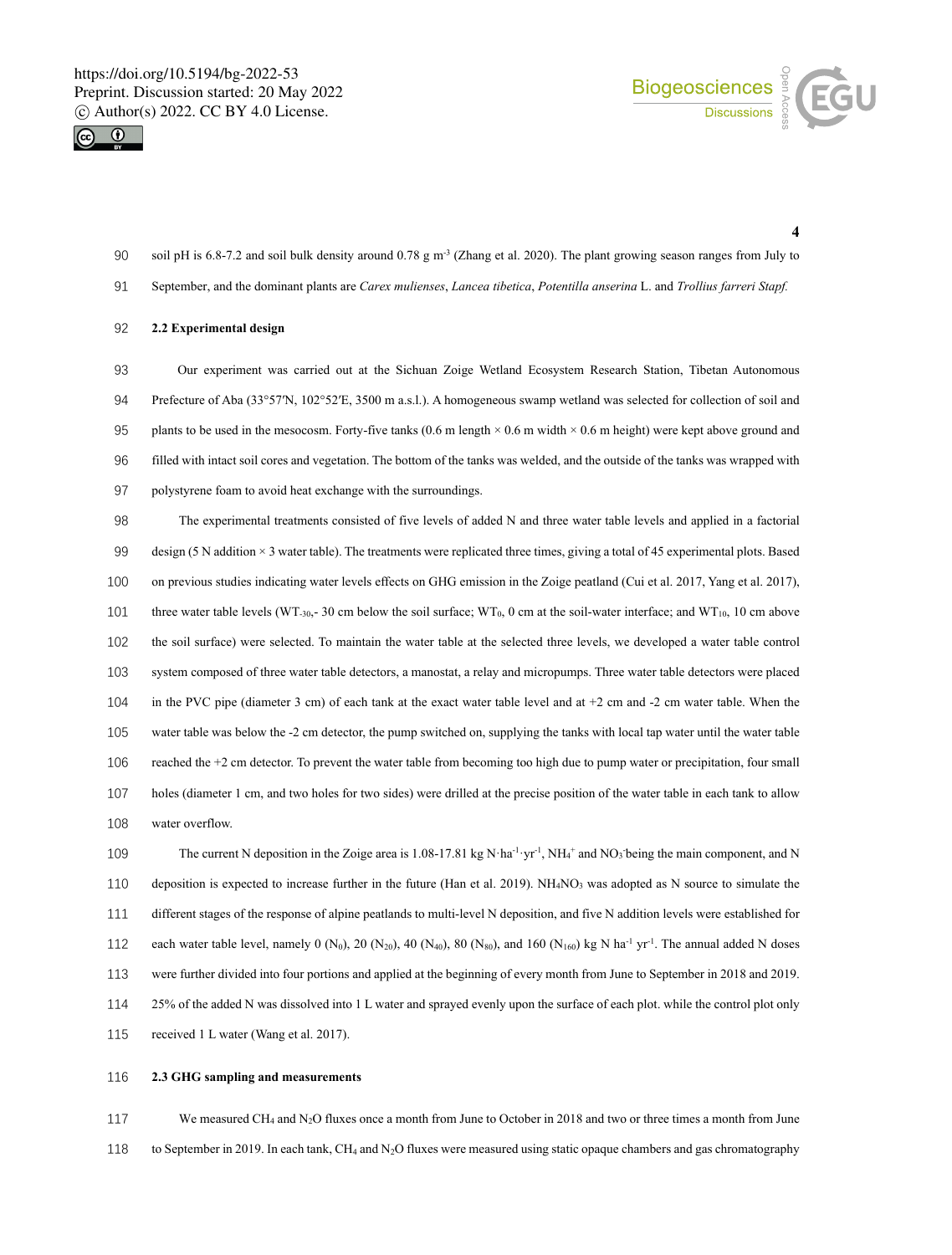



119 (GC) (Zhang et al. 2017). The cubic chamber was made of stainless steel (0.5 m length  $\times$  0.5 m width  $\times$  0.5 m height; without bottom). At the top surface of the chamber, there were two ports for headspace gas sampling and enclosed air temperature measurements, respectively. A dry battery-powered fan was placed in the chamber to avoid stratification of the gases during 122 sampling. Meanwhile, 45 square collars (0.5 m length × 0.5 m width × 0.2 m height) were produced and buried into the middle part of the soil core in each tank at about 0.4 m depth. Before placing the chambers on top of the collars to collect gas samples, the collars were sealed with water to ensure minimum gas exchange between chamber and atmosphere.

Gas samples (20 mL) were collected from each chamber using a rubber tube connected to the valve of the chamber and a syringe at 10 min intervals over a 20-minute period (0, 10 and 20 min). The samples were then injected into a pre-evacuated 127 10 ml vacuum vial (Aladdin, Shanghai, China). The samples were kept cold and dark until the CH<sub>4</sub> and  $N_2O$  fluxes were determined via GC (Agilent 7890A, Agilent Co., Santa Clara, CA, USA) within 72 hours. The GC was equipped with a flame ionization detector (FID) to analyse the CH4 concentration and an electron capture detector (ECD) to analyse the N2O 130 concentration. The carrier gas was N<sub>2</sub>, and the operation temperature for the FID was set at 250 °C and ECD at 300 °C.

131 The CH<sub>4</sub> and N<sub>2</sub>O fluxes were calculated by the slopes of linear regression between gas concentration and sampling time (0, 10, 20 min after chamber closure). Each linear regression was assessed individually, and the estimates of the data quality 133 of the fluxes were uniformly dependent on R-squared values. However, the coefficients of determinations  $(R<sup>2</sup>)$  of the linear 134 regression for CH<sub>4</sub> and N<sub>2</sub>O were sometimes low  $(< 0.4$ ), particularly when the fluxes were low. We did not want to create bias 135 against these low fluxes and therefore kept them if the  $CO<sub>2</sub>$  concentration (data not shown) showed a good linear trend with time (Laine et al. 2019). Apart from these fluxes, values were generally accepted only if the R-squared values of the linear regressions were equal to or greater than 0.8 and 0.7 for CH4 and N2O (Lafuente et al. 2020, Laine et al. 2019), respectively. The CH4 flux had 5.29% discarded values, while the N2O flux had 3.70% discarded values.

#### **2.4 Analysis of soil properties**

To determine soil properties, soil samples were collected in late September, considered as the end of the growing seasons in 2018 and 2019. Three sub-samples of soil were collected from each tank at the top 5 cm depth and then bulked into a composite sample representing a reliable replicate. The collected soil samples were stored under cold and dark conditions and then forwarded to the laboratory within three days. The soil samples were passed through a 2 mm sieve and air dried for the determination of soil pH, soil organic carbon (SOC) and total nitrogen (TN). Soil pH was measured at a soil:water ratio of 1:2.5 with a pH electrode (PHS 29, China). SOC and TN were determined via dry combustion using an Elementar Vario Max CN analyzer (Hanau, Germany). Soil water content (SWC) was determined by using a TDR300 moisture meter (Spectrum Technologies Inc., Plainfield, Illinois, USA).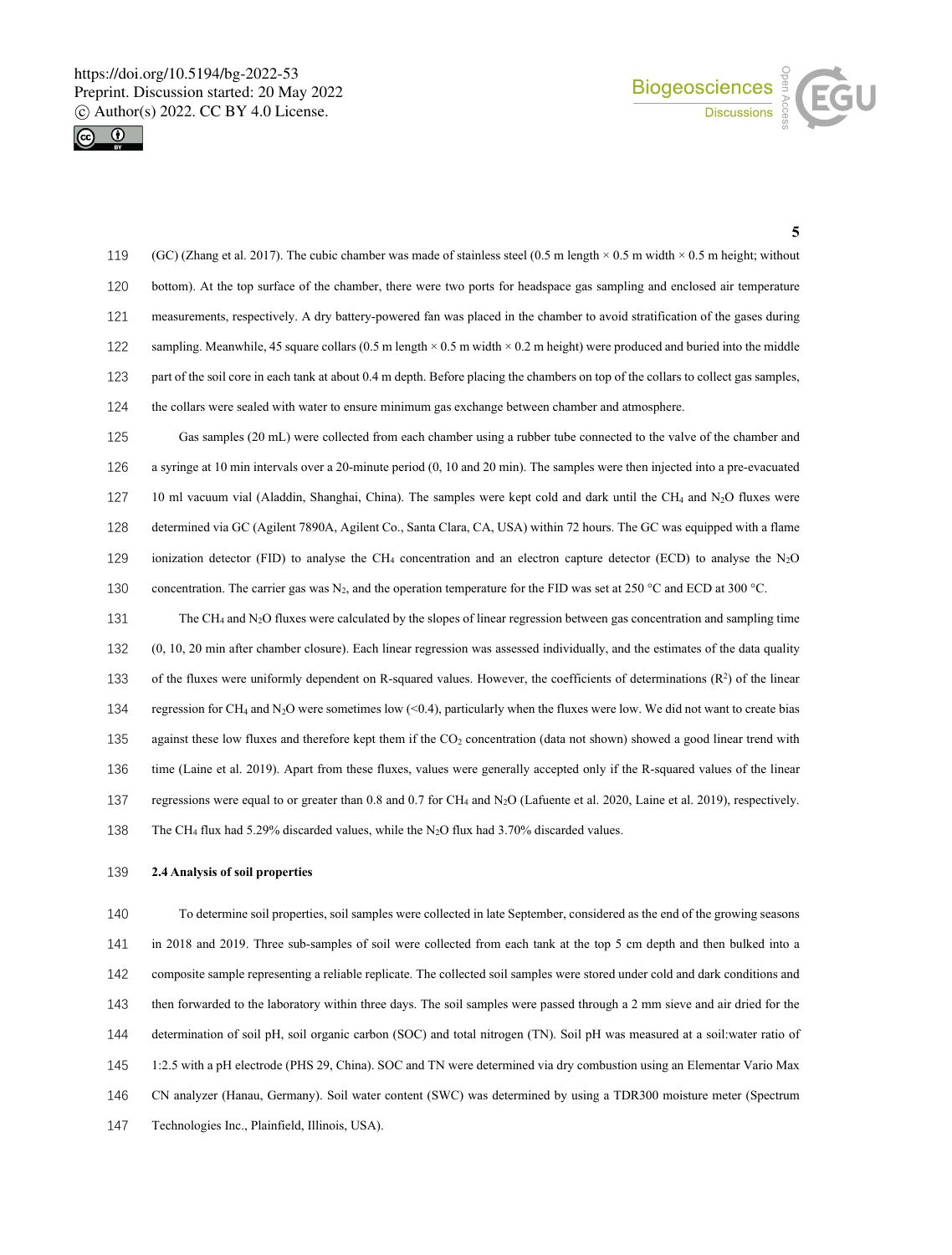



**6**

# 148 **2.5 Statistical analysis**

| 149 | Generalized least square (GLS) ANOVA was used to assess the effect of WT and N (fixed factor) on the cumulative $CH_4$                                                                                                                  |
|-----|-----------------------------------------------------------------------------------------------------------------------------------------------------------------------------------------------------------------------------------------|
| 150 | and N <sub>2</sub> O emissions in 2018 and in 2019 (respectively), and the soil properties were determined via the R package nlme (Pekár                                                                                                |
| 151 | et al. 2016, Tiemeyer et al. 2016). We also used the GLS method to compare the effects of N deposition on CH <sub>4</sub> and N <sub>2</sub> O                                                                                          |
| 152 | emissions at each WT level in each year, followed by a Tukey HSD test. The GLS model included an autoregressive structure,                                                                                                              |
| 153 | accommodated for unequal time of sampling, and a variance function allowing for unequal variance in the fixed factors                                                                                                                   |
| 154 | (Wanyama et al. 2019).                                                                                                                                                                                                                  |
| 155 | A Generalized Additive Model (GAM) was used to fit the relationship between the cumulative CH <sub>4</sub> emissions and N                                                                                                              |
| 156 | deposition dosages at different water table levels as well as the relationship between the global warming potential (GWP) of                                                                                                            |
| 157 | growing season GHG emissions and N deposition dosages. Compared to the linear models, GAM directly and smoothly fitted                                                                                                                  |
| 158 | the non-linear relationship between the response variable and the multiple explanatory variables, despite the data distribution                                                                                                         |
| 159 | (Chen et al. 2021).                                                                                                                                                                                                                     |
| 160 | The cumulative GHG emissions in the growing seasons in each year were calculated by the following equation:                                                                                                                             |
| 161 | Cumulative CH <sub>4</sub> (or N <sub>2</sub> O) emission =                                                                                                                                                                             |
| 162 | $F_1 \times (t_1 - t_{start}) \times 24 + \sum_{i=1}^{n} (F_i + F_{i+1}) / 2 \times (t_{i+1} - t_i) \times 24 + F_n \times (t_{end} - t_n) \times 24$                                                                                   |
| 163 | where F is the CH <sub>4</sub> (g C m <sup>-2</sup> h <sup>-1</sup> ) and N <sub>2</sub> O flux (g N m <sup>-2</sup> h <sup>-1</sup> ), n is the total number of measurements each year, F <sub>1</sub> and F <sub>n</sub> stand        |
| 164 | for the GHG flux from the first and last sampling each year, and $t_1$ and $t_n$ represent the time of the first and last sampling each                                                                                                 |
| 165 | year. i is the ith measurement, $(t_{i+1}-t_i)$ is the days between two adjacent measurements, $t_{start}$ and $t_{end}$ are 1 June and 30 September                                                                                    |
| 166 | each year. To reduce the heterogeneity of the first and last sampling occasion each year, the GHG emission from 1 June to the                                                                                                           |
| 167 | first sampling and from the last sampling to 30 September was taken into consideration and compared to the results of previous                                                                                                          |
| 168 | studies (Goldberg et al. 2010).                                                                                                                                                                                                         |
| 169 | GWP was used to define the cumulative impacts of the growing season GHG budgets (CH <sub>4</sub> and $N_2O$ ) as a time-integrated                                                                                                      |
| 170 | radiative force over a period of 100 years. The GWP of cumulative CH <sub>4</sub> and N <sub>2</sub> O emissions was calculated using the formula:                                                                                      |
| 171 | GWP (g CO <sub>2</sub> -eq m <sup>-2</sup> ) = $28 \times F_{CH4-C} \times 16/12 + 265 \times F_{N2O-N} \times 44/28$                                                                                                                   |
| 172 | where $F_{CH4-C}$ and $F_{N2O-N}$ are the growing season cumulative emissions of CH <sub>4</sub> (g CH <sub>4</sub> -C m <sup>-2</sup> yr <sup>-1</sup> ) and N <sub>2</sub> O (g N <sub>2</sub> O-N m <sup>-2</sup> yr <sup>-1</sup> ) |
| 173 | based on the mass of C and N, respectively. The radiative forcings of CH <sub>4</sub> and N <sub>2</sub> O are 28 and 265 in terms of a CO <sub>2</sub> -eq unit                                                                        |
| 174 | at a 100-year time horizon.                                                                                                                                                                                                             |
| 175 | Statistical analysis was carried out by applying the statistic R software (version 3.4.3) (R Development Core Team, 2011),                                                                                                              |
| 176 | and graphs were drawn using OriginPro 9.8.0.200. Final p values were Bonferroni adjusted to mitigate the risk of type I error.                                                                                                          |
| 177 | A significance level of $\alpha$ = 0.05 was used for all statistical tests.                                                                                                                                                             |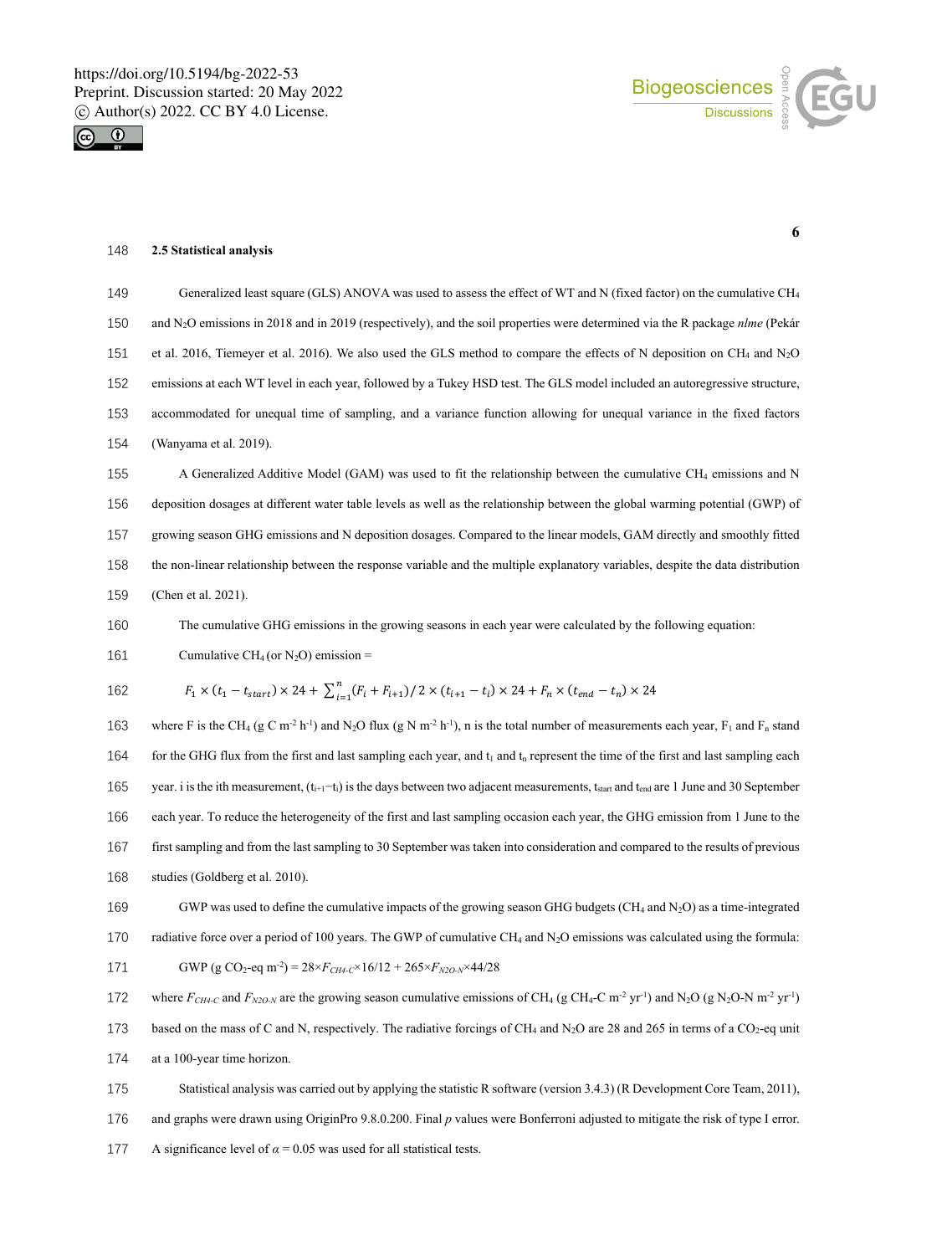



**7**

# 178 **3. Results**

# 179 **3.1 Soil properties**

180 During the two years of the growing season mesocosm experiment, the soil water content (SWC) varied from 63.5% to 181 81.1% and was only significantly affected by the water table levels (Table 1 and 2). The higher WT levels significantly 182 increased the SWC in both years. The soil pH varied within the range 7.3 to 7.8 and was only significantly affected by N 183 deposition. Large variability of SOC was observed within the range 215.9 g kg<sup>-1</sup> to 296.1 g kg<sup>-1</sup>, and both the WT and N 184 treatments showed significant effects on SOC, without any interactive effects. Compared with the control treatment without N 185 deposition, N deposition increased SOC by 1.4% to 31.1% (except  $WT_0N_{160}$  in 2019). Soil TN varied between 12.9 g kg<sup>-1</sup> and 186 19.1 g kg<sup>-1</sup> and was elevated by N deposition, whereas no significant response to the WT treatments was observed. N deposition 187 enhanced soil TN by 1.3% to 110.5% compared to the  $N_0$  treatment at each WT level.

188

189 Table 1. Soil properties (mean  $\pm$  SE) (n=3) in the different water table (WT) treatments and nitrogen deposition (N) levels in

|           |                  | 2018             |                  |                  | 2019             |                  |
|-----------|------------------|------------------|------------------|------------------|------------------|------------------|
|           | $WT_{-30}$       | $WT_0$           | $WT_{10}$        | $WT_{-30}$       | $WT_0$           | $WT_{10}$        |
| $N_0$     | $65.8 \pm 2.5$   | $67.4 \pm 2.6$   | $69.8 \pm 1.5$   | $62.8 \pm 1.7$   | $70.4 \pm 1.0$   | $81.1 \pm 1.6$   |
| $N_{20}$  | $66.8 \pm 1.8$   | $74.2 \pm 1.6$   | $74.2 \pm 1.9$   | $63.5 \pm 2.0$   | $71.3 \pm 0.4$   | $79.0 \pm 2.0$   |
| $N_{40}$  | $67.3 \pm 1.5$   | $73.2 \pm 3.0$   | $71.0 \pm 1.7$   | $64.4 \pm 1.9$   | $71.6 \pm 1.9$   | $79.8 \pm 1.6$   |
| $N_{80}$  | $67.4 \pm 2.2$   | $72.0 \pm 0.8$   | $73.1 \pm 1.1$   | $67.8 \pm 0.8$   | $69.6 \pm 1.4$   | $77.4 \pm 2.1$   |
| $N_{160}$ | $64.4 \pm 1.3$   | $68.0 \pm 2.2$   | $72.8 \pm 1.8$   | $68.1 \pm 0.7$   | $72.2 \pm 1.8$   | $81.1 \pm 1$     |
| $N_0$     | $7.6 \pm 0$      | $7.7 \pm 0.1$    | $7.7 \pm 0.1$    | $7.7 \pm 0$      | $7.8 \pm 0.1$    | $7.8 \pm 0.1$    |
| $N_{20}$  | $7.5 \pm 0$      | $7.7 + 0$        | $7.4 \pm 0.1$    | $7.7 \pm 0.1$    | $7.5 \pm 0.2$    | $7.6 \pm 0.1$    |
| $N_{40}$  | $7.3 \pm 0$      | $7.6 \pm 0.1$    | $7.6 \pm 0.1$    | $7.5 \pm 0.1$    | $7.6 \pm 0.2$    | $7.7 \pm 0.2$    |
| $N_{80}$  | $7.6 \pm 0$      | $7.4 \pm 0.1$    | $7.5 \pm 0.1$    | $7.4 \pm 0.1$    | $7.6 \pm 0.1$    | $7.4 \pm 0$      |
| $N_{160}$ | $7.5 \pm 0$      | $7.6 \pm 0$      | $7.3 \pm 0.1$    | $7.5 \pm 0.1$    | $7.4 \pm 0.1$    | $7.5 \pm 0$      |
| $N_0$     | $231.3 \pm 5.4$  | $237 \pm 24.3$   | $246.6 \pm 16.0$ | $215.9 \pm 3.6$  | $227.3 \pm 14.4$ | $218.3 \pm 14.0$ |
| $N_{20}$  | $296.1 \pm 5.7$  | $285.8 \pm 8.4$  | 279.2±23.4       | $228.7 \pm 9.6$  | $249.9 \pm 12.0$ | $273.3 \pm 11.8$ |
| $N_{40}$  | $292.3 \pm 14.1$ | $281.2 \pm 18.7$ | $262.8 \pm 20.9$ | 241.8±6.7        | $281.0 \pm 17.8$ | $253.3 \pm 17.5$ |
| $N_{80}$  | $265.4 \pm 17.7$ | $294.3 \pm 7.7$  | $291.4 \pm 9.3$  | $240.9 \pm 12$   | $230.6 \pm 10.8$ | $286.2 \pm 9.1$  |
| $N_{160}$ | $275.6 \pm 7.0$  | $276.8 \pm 10.1$ | $266.8 \pm 32.4$ | $254.6 \pm 18.2$ | $226.8 \pm 13.7$ | $251.5 \pm 19.1$ |
| $N_0$     | $17.6 \pm 0.8$   | $16.1 \pm 1.1$   | $18.7 \pm 0.8$   | $12.9 \pm 0.9$   | $14.4 \pm 0.3$   | $14.7 \pm 2.1$   |
| $N_{20}$  | $18.7 \pm 0.7$   | $19.1 \pm 0.6$   | $19.3 \pm 0.8$   | $21.9 \pm 2.2$   | $21.2 \pm 3.2$   | $23.3 \pm 5.0$   |
| $N_{40}$  | $18.4 \pm 1.1$   | $18.8 \pm 0.9$   | $19.2 \pm 0.4$   | $19.1 \pm 1.5$   | $21.4 \pm 4.0$   | $15.0 \pm 2.7$   |
|           |                  |                  |                  |                  |                  |                  |

190 2018 and 2019.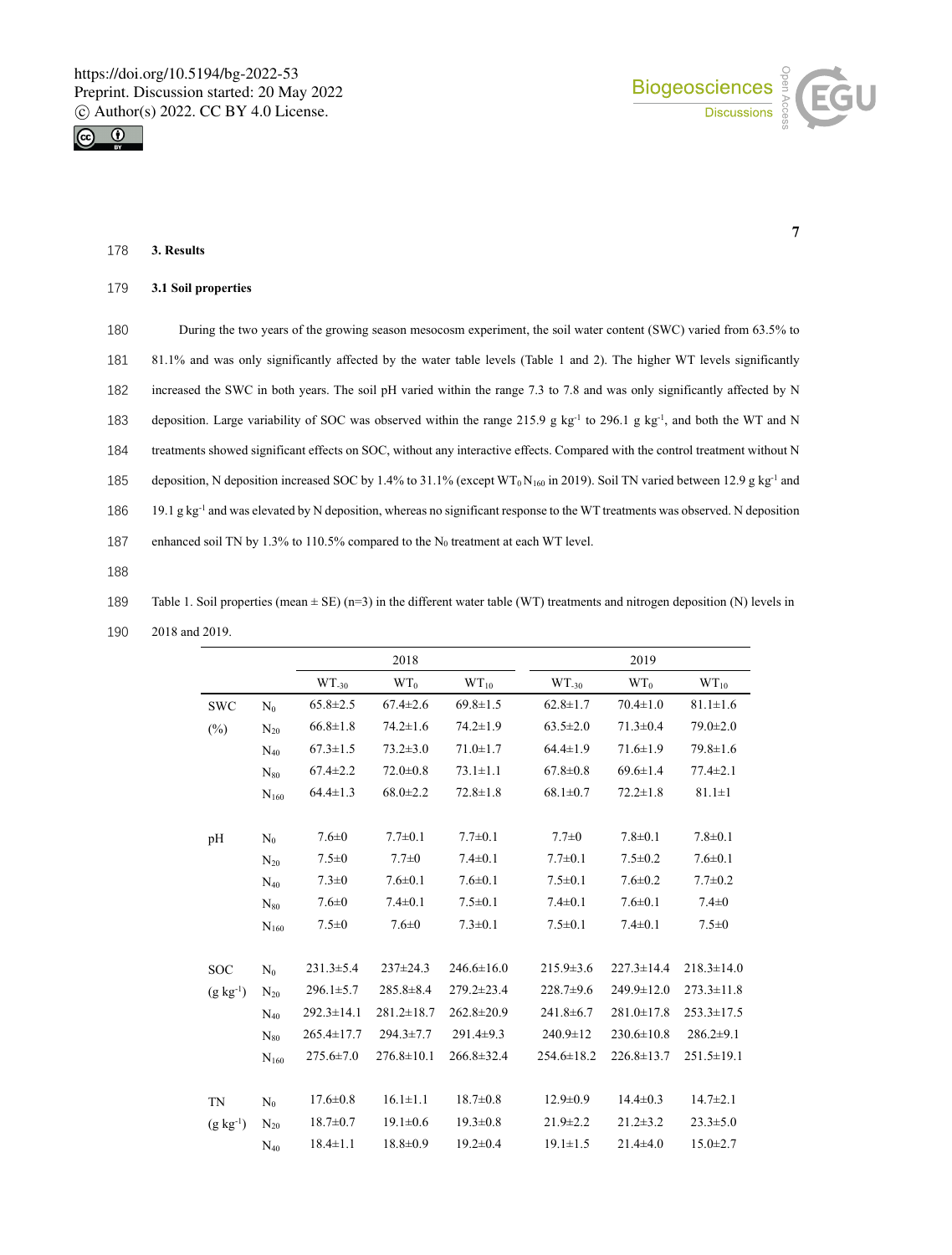



**8**

| $N_{80}$ |                    | $18.3 \pm 0.8$ $19.4 \pm 0.2$ $19.7 \pm 0.2$ | $18.6 \pm 1.1$ $16.2 \pm 1.0$ | $31.0 \pm 2.6$ |  |
|----------|--------------------|----------------------------------------------|-------------------------------|----------------|--|
|          | $N_{160}$ 18.1±0.8 | $18.2 \pm 0.4$ $19.0 \pm 0.4$                | $19.5 \pm 2.0$ $21.7 \pm 6.6$ | $21.9 \pm 4.6$ |  |

191 SWC, soil water content; SOC, soil organic carbon; TN, total nitrogen.

193 Table 2. Effects of water table (WT) and nitrogen (N) deposition levels and their interactions on soil properties using

<sup>194</sup> generalized least square (GLS) models.

|               | <b>SWC</b> |                  |      | pH               |  |      | SOC.             |      | TN        |  |  |
|---------------|------------|------------------|------|------------------|--|------|------------------|------|-----------|--|--|
|               | F          | P                | F    | P                |  | F    | P                | F    | P         |  |  |
| <b>WT</b>     | 19.4       | $\leq 0.001$ *** | 0.34 | 0.7103           |  | 9.92 | $\leq 0.001$ *** | 2.08 | 0.1319    |  |  |
| N             | 0.64       | 0.6352           | 6.78 | $\leq 0.001$ *** |  | 5.18 | $0.001**$        | 4.49 | $0.002**$ |  |  |
| $WT \times N$ | 0.25       | 0.9807           | 0.35 | 0.944            |  | 0.91 | 0.5147           | 0.74 | 0.6526    |  |  |

195 Bold font denotes significant values. The statistical significance levels used were: \*: 0.01< $P < 0.05$ ; \*\*: 0.001< $P < 0.01$ ; \*\*\*:

196 *P*<0.001. SWC: soil water content; SOC: soil organic carbon; TN: total nitrogen.

197

# 198 **3.2 Methane**

199 The Zoige alpine peatland acted as a net source of CH<sub>4</sub> in the WT<sub>0</sub> and WT<sub>10</sub> treatments throughout the two growing 200 seasons, although the CH4 flux was almost 0 in the WT-30 treatment. Seasonal variability of the CH4 flux was observed (Figure 201 1). The cumulative CH<sub>4</sub> emissions of the growing season ranged from -0.26 to 29.26 g CH<sub>4</sub>-C m<sup>-2</sup> yr<sup>-1</sup> in 2018 and from -0.35 202 to 16.36 g CH<sub>4</sub>-C m<sup>-2</sup> yr<sup>-1</sup> in 2019 (Figure 2). During the two years, the WT treatments and their interaction with the N 203 treatments had significant effects on the cumulative CH4 emissions, while N deposition only had significant effects in 2019 204 (Table 3). Along the WT level gradient from WT-30 to WT10, the cumulative CH4 emissions increased markedly. The response 205 of the cumulative CH<sub>4</sub> emissions to N deposition was non-linear under WT<sub>0</sub> and WT<sub>10</sub> conditions (Figure 3), the highest value 206 occurring in the N<sub>20</sub> treatment. Compared to the N<sub>0</sub> treatment, the N<sub>80</sub> and N<sub>160</sub> treatments remarkably decreased the cumulative 207 CH<sub>4</sub> emissions by 36.5% to 97.4%, while N<sub>40</sub> was in the same order of magnitude as in the N<sub>0</sub> treatment. The GAM results 208 showed that the cumulative CH<sub>4</sub> emissions could be explained by N deposition for 55.9% under WT<sub>0</sub> conditions and for 45.4% 209 under WT<sub>10</sub> conditions. The modelling results also indicated that the critical thresholds for the highest cumulative CH<sub>4</sub> 210 emissions were 14.41 g C m<sup>-2</sup> yr<sup>-1</sup> with 20.9 kg ha<sup>-1</sup> yr<sup>-1</sup> N deposition under WT<sub>0</sub> conditions and 21.60 g C m<sup>-2</sup> yr<sup>-1</sup> with 16.2 211 - kg ha<sup>-1</sup> yr<sup>-1</sup> N deposition under WT<sub>10</sub> conditions.

<sup>192</sup>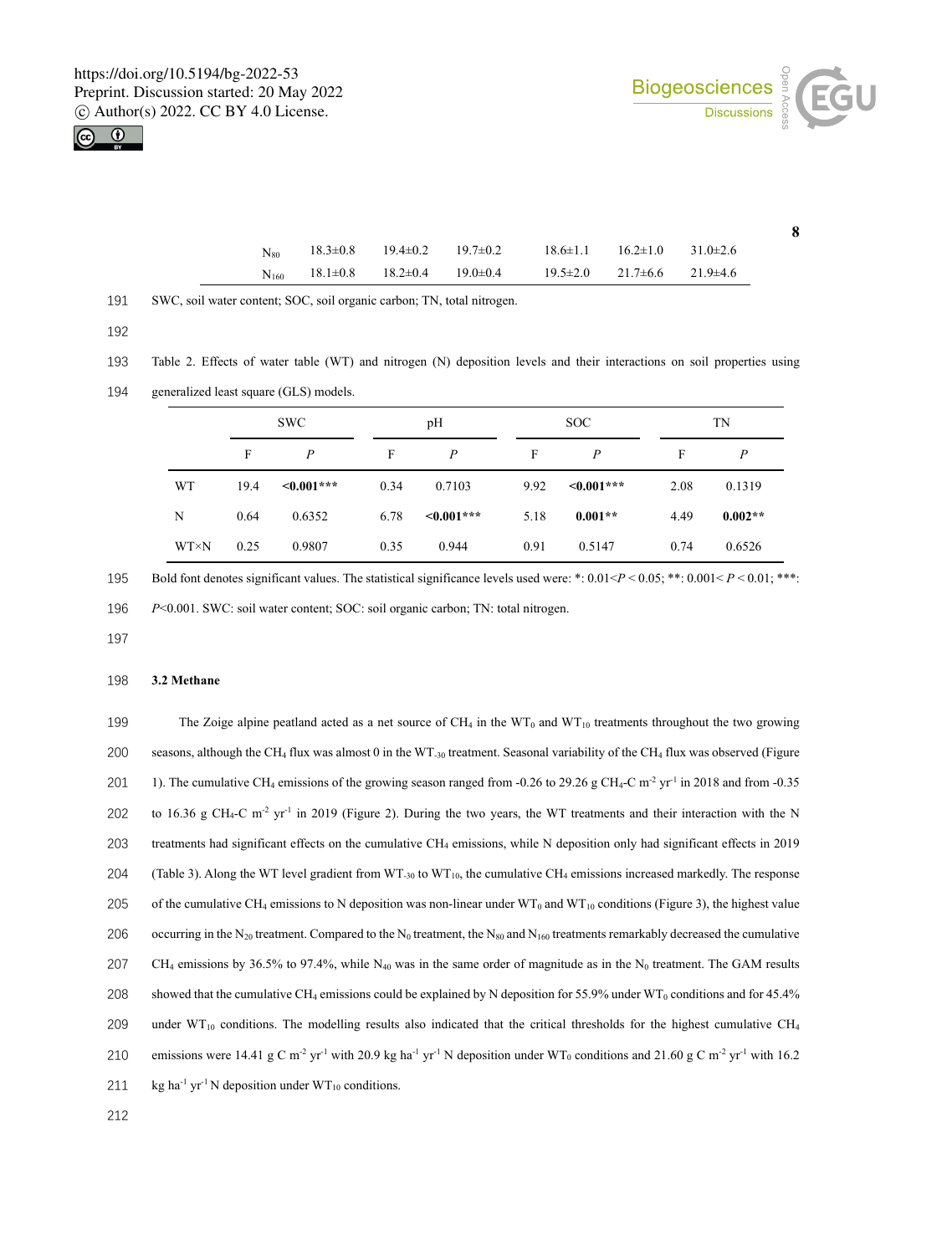





213 Figure 1. Temporal variation of the response of CH4 and N2O fluxes to nitrogen deposition at three water table levels during

214 the growing seasons in 2018 and 2019. Error bars represent the SE (n=3).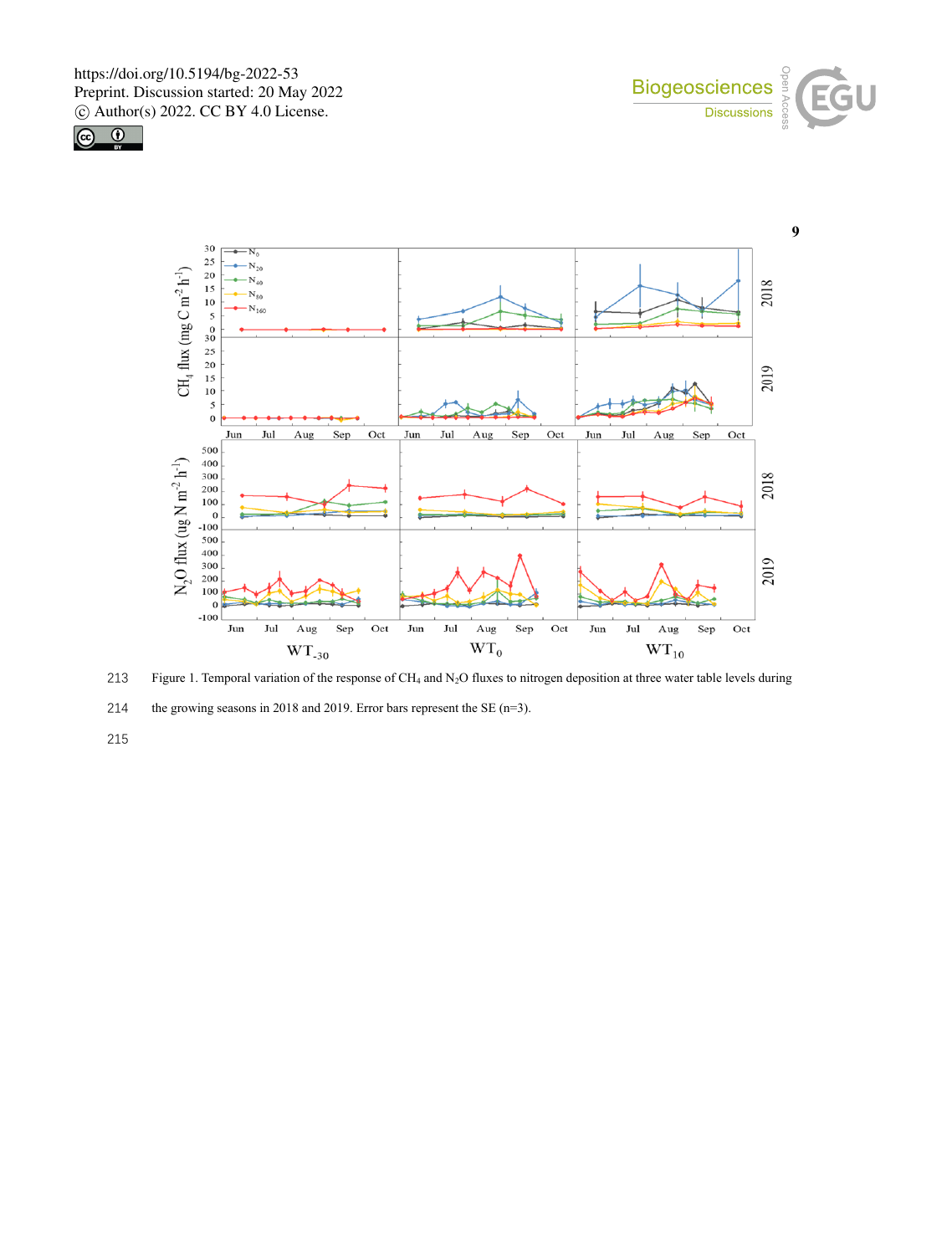





216 Figure 2. Effects of nitrogen deposition levels on cumulative CH<sub>4</sub>, N<sub>2</sub>O emissions and GWP (from CH<sub>4</sub> and N<sub>2</sub>O) at three 217 water table levels during the rowing seasons in 2018 and 2019. For the GWP figures, the shaded area indicates GWP generated 218 from cumulative N<sub>2</sub>O, while the unshaded area from CH<sub>4</sub>. Error bars represent the SE (n=3). Different letters above the bars 219 indicate statistically significant differences (*P* < 0.05).

220

221 Table 3. The individual and interactive effects of water table (WT) and nitrogen (N) deposition levels on GWP (global warming

|  |  |  | 222 potential), cumulative CH <sub>4</sub> and N <sub>2</sub> O emissions in 2018 and 2019 using generalized least square (GLS) models. |  |  |
|--|--|--|-----------------------------------------------------------------------------------------------------------------------------------------|--|--|
|  |  |  |                                                                                                                                         |  |  |

|             |        | CH <sub>4</sub>  |        | $N_2O$           |        | <b>GWP</b>       |  |  |
|-------------|--------|------------------|--------|------------------|--------|------------------|--|--|
|             | F      | P                | F      | $\boldsymbol{P}$ | F      | P                |  |  |
| 2018        |        |                  |        |                  |        |                  |  |  |
| <b>WT</b>   | 24.88  | $\leq 0.001$ *** | 36.68  | $\leq 0.001***$  | 177.63 | $\leq 0.001$ *** |  |  |
| N           | 1.37   | 0.27             | 239.38 | $\leq 0.001$ *** | 103.82 | $\leq 0.001$ *** |  |  |
| <b>WT×N</b> | 15.15  | $\leq 0.001$ *** | 4.28   | $0.002**$        | 13.59  | $\leq 0.001$ *** |  |  |
| 2019        |        |                  |        |                  |        |                  |  |  |
| WT          | 615.89 | $\leq 0.001$ *** | 351.26 | $\leq 0.001$ *** | 702.04 | $\leq 0.001$ *** |  |  |
| N           | 5.99   | $0.001**$        | 989.75 | $\leq 0.001$ *** | 66.67  | $\leq 0.001$ *** |  |  |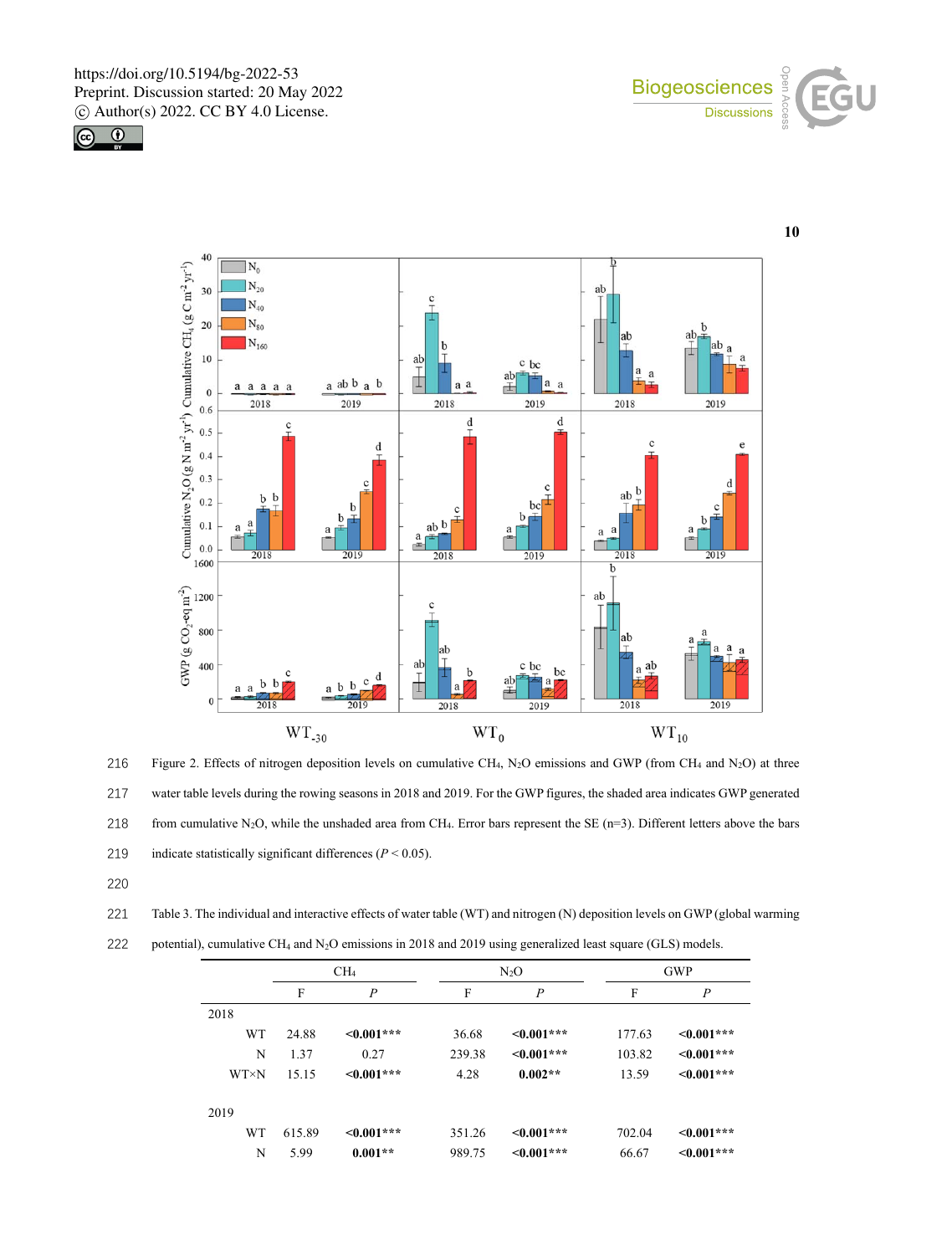

| $WT \times N$ 18.01 | $\leq 0.001***$ | 5.23 | $\leq 0.001***$ | 7.61 | $\leq 0.001***$ |  |
|---------------------|-----------------|------|-----------------|------|-----------------|--|

223 Bold font denotes significant values. The statistical significance levels used were: \*:0.01<*P* < 0.05; \*\*: 0.001< *P* < 0.01; \*\*\*:

224 *P*<0.001.

225



226 Figure 3. The relationship between cumulative greenhouse gas (CH<sub>4</sub> and N<sub>2</sub>O) emissions and nitrogen deposition levels at 227 three water table levels. A linear model was used to estimate cumulative  $N_2O$  emission at five nitrogen deposition levels, 228 while a generalized additive model (GAM) was used to assess the response of cumulative CH<sub>4</sub> emission to nitrogen

229 deposition levels. The statistical significance levels used were:  $* = P < 0.05$  and  $> 0.01$ ;  $* = P < 0.01$  and  $> 0.001$ ;  $* * *$ 

230 *P*<0.001; NS = not significant (*P* > 0.05). The shaded areas indicate 95% confidence intervals.

231

#### 232 **3.3 Nitrous oxide**

233 The Zoige alpine peatland acted as a net N<sub>2</sub>O source during the growing seasons, the N<sub>2</sub>O fluxes showing clear seasonal 234 variability in 2018 and 2019. The N<sub>2</sub>O flux tended to be highest in early September 2018 and in mid-August 2019, while the 235 lowest flux was observed at the start or the end of the growing seasons (Figure 1). The cumulative N<sub>2</sub>O emissions ranged from 236 0.02 to 0.49 g N<sub>2</sub>O-N m<sup>-2</sup> yr<sup>-1</sup> in 2018 and from 0.05 to 0.50 g N<sub>2</sub>O-N m<sup>-2</sup> yr<sup>-1</sup> in 2019. The cumulative N<sub>2</sub>O emissions were 237 significantly affected by the WT levels, N deposition and their combination (Table 3). N deposition significantly increased the 238 cumulative N<sub>2</sub>O emission by 28.9% to 1974.6%, most significantly in the N<sub>160</sub> treatment. However, there was no clear effect 239 of WT levels on N2O emissions. We observed a significantly positive and linear relationship between the cumulative N2O 240 emissions and N application doses, and the slope and intercept of the linear correlation depended on the WT levels (Figure 3). 241 The linear results also showed that the 1 kg N ha<sup>-1</sup> addition increased the cumulative N<sub>2</sub>O emission by 0.0028, 0.0024 and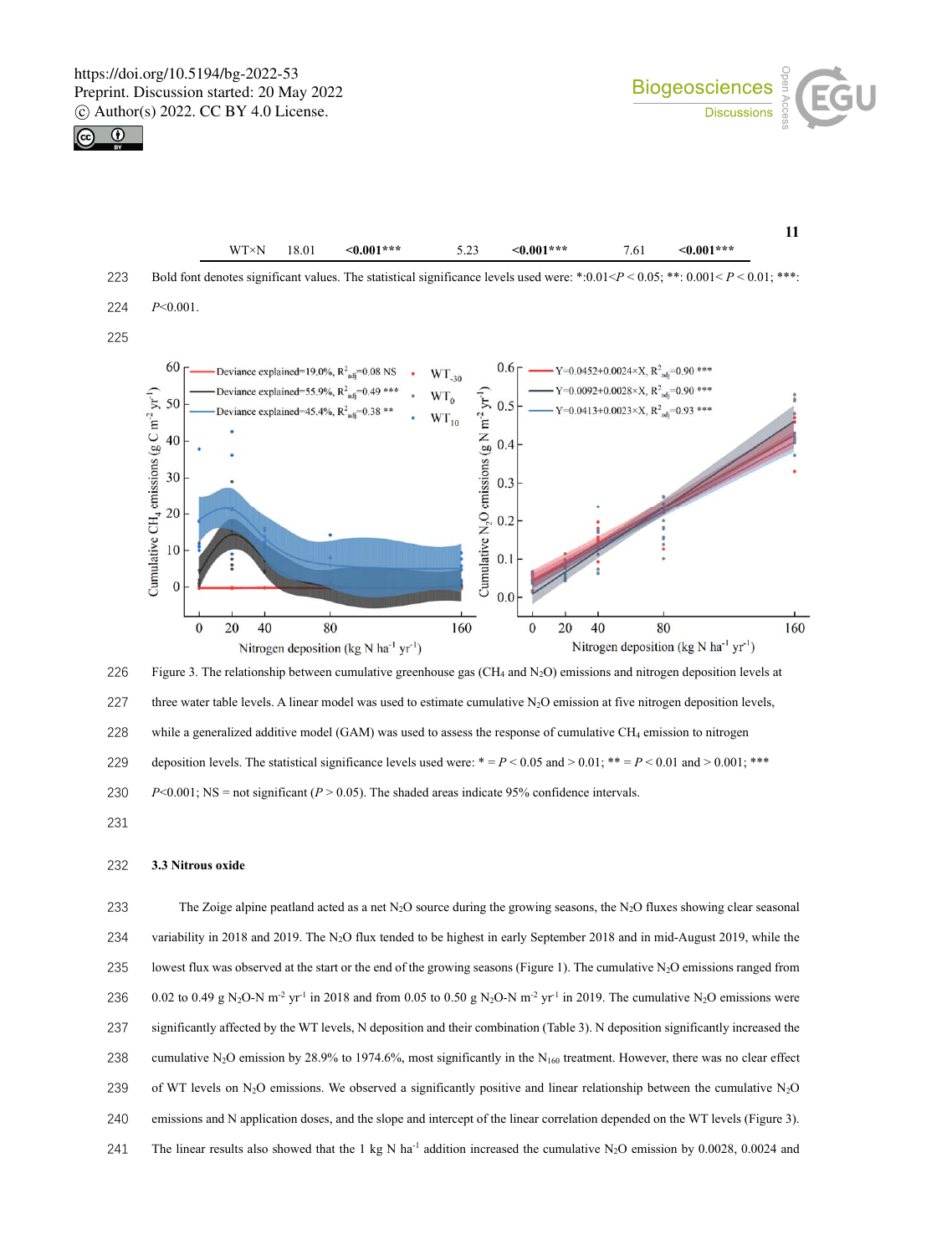



**12**

242 0.0023 g N<sub>2</sub>O-N m<sup>-2</sup> yr<sup>-1</sup> under WT<sub>-30</sub>, WT<sub>0</sub> and WT<sub>10</sub> conditions, respectively.

#### 243 **3.4 Global warming potential**

244 During the two study years, the combined GWP from the cumulative  $CH_4$  and  $N_2O$  emissions varied within the range 245 11.17 g CO<sub>2</sub>-eq m<sup>-2</sup> to 1113.86 g CO<sub>2</sub>-eq m<sup>-2</sup> (Figure 2 and Table S1). Both the WT and N treatments and their combination 246 showed significant effects on GWP (Table 3). According to the GAM results (Figure 4), the higher WT level increased GWP, 247 the predicted curve following the order:  $WT_{10} > WT_0 > WT_{30}$ . Similar to the cumulative CH<sub>4</sub> emissions, the GWP emission 248 showed a non-linear relationship with N deposition levels under  $WT_0$  and  $WT_10$  conditions (Figure 4), and the highest value 249 occurred in the N<sub>20</sub> treatment. Nevertheless, under WT<sub>-30</sub> conditions, the response of GWP to N deposition was positive and 250 linear and thus similar to the pattern of N<sub>2</sub>O, with the highest value being recorded in the N<sub>160</sub> treatment. Meanwhile, the 251 contribution of cumulative CH4 emissions to GWP was negative (-112% to -4%) in the WT-30 treatment but much higher in 252 the WT<sub>0</sub> (3% to 97%) and WT<sub>10</sub> (35% to 97%) treatments, especially for the N<sub>20</sub> treatment (84% to 97%) (Table S1). The 253 contribution of cumulative N<sub>2</sub>O emissions to total GWP was highest in the low WT level (WT<sub>-30</sub>) and high N deposition 254 treatments  $(N_{80}$  and  $N_{160})$ .



255 Figure 4. Effects of nitrogen deposition levels on the global warming potential (GWP) of greenhouse gas (CH4 and N2O)

256 budgets at three water table levels using generalized additive models. The statistical significance levels used were:  $* = P <$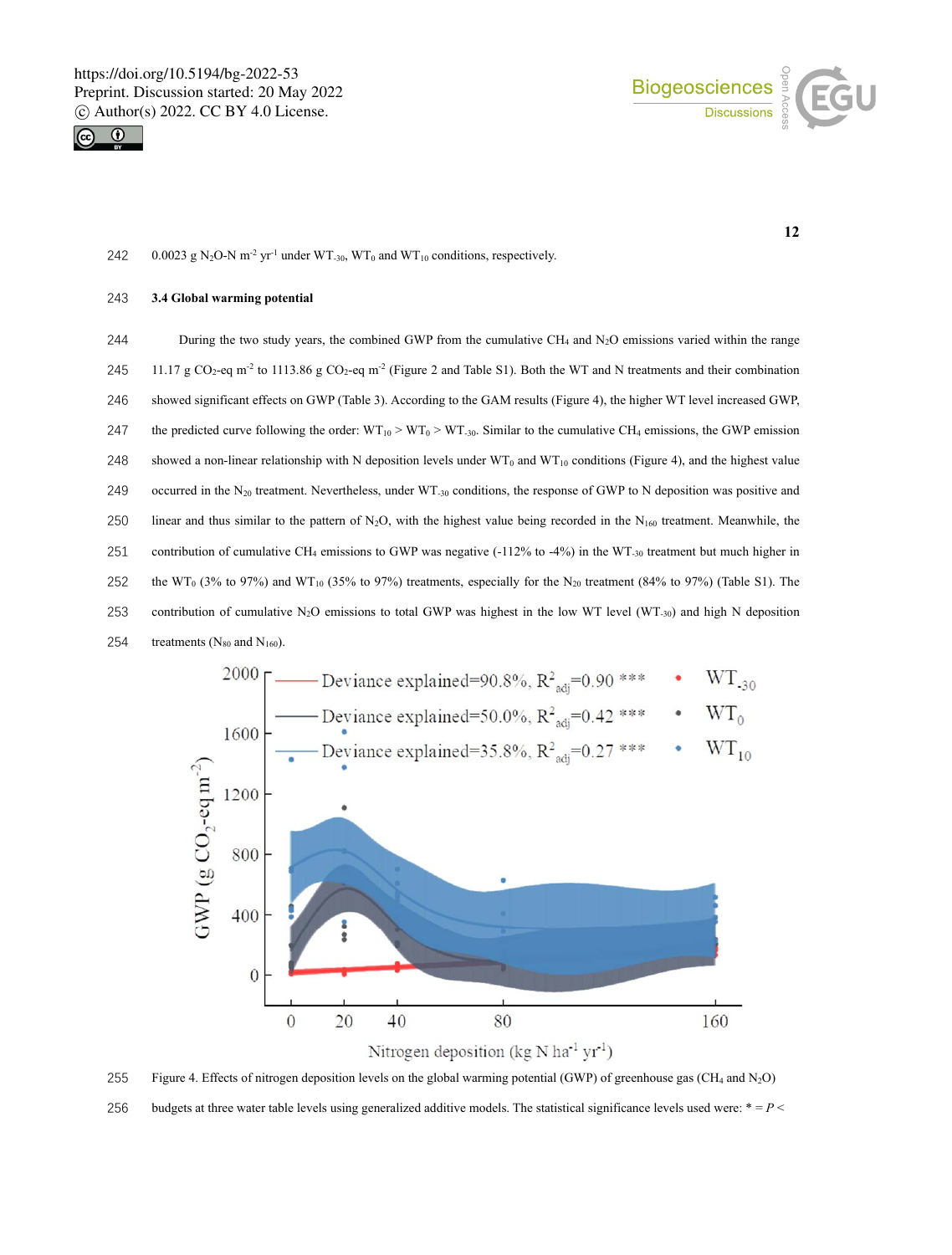



| 257 | $0.05$ and $> 0.01$ ; ** = $P < 0.01$ and $> 0.001$ ; ** $P < 0.001$ ; NS = not significant ( $P > 0.05$ ). The shaded areas indicate 95% |
|-----|-------------------------------------------------------------------------------------------------------------------------------------------|
| 258 | confidence intervals.                                                                                                                     |

**4. Discussion** 

To better understand the sensitivity of alpine peatlands to climate change and anthropogenic disturbance, our mesocosm 262 experiment focused on the CH<sub>4</sub> and N<sub>2</sub>O emissions in response to multiple levels of N deposition at three WT levels in an alpine peatland. Ours is one of few studies (Gao et al. 2014, Wang et al. 2017) exploring the interactive effects of WT levels and N deposition on GHG emissions in alpine peatlands. Our main finding was that N deposition non-linearly affected the 265 cumulative growing season CH<sub>4</sub> emissions and linearly enhanced the N<sub>2</sub>O emission, the effect being highly dependent on the 266 WT levels. Our results partially supported hypothesis I – that N deposition would consistently enhance the N<sub>2</sub>O emissions and that moderate N deposition would increase and high N deposition decrease the emissions (hypothesis I). This provides clear evidence of the interactive effects of WT levels and N deposition on GHG emissions, supporting hypothesis II.

# **4.1 Effects of WT and N deposition on CH4 emission**

In the two-year mesocosm experiment, corresponding with the results of previous studies (Hoyos-Santillan et al. 2019, 271 Wang et al. 2017), WT levels had a significant positive effects on CH<sub>4</sub> emissions, and the higher WT levels generally increased the SWC and CH4 emissions. The extent of the CH4 release from the Zoige peatland to the atmosphere depended on the balance between the microbial processes of CH4 production and oxidation. At the higher WT levels, the oxygen content in the surface peat declined and the exposure of CH4 production process to anaerobic conditions increased, elevating CH4 emissions (Evans et al. 2021, Hoyos-Santillan et al. 2019, Zhang et al. 2020).

The effects of N deposition on peatland CH4 emissions reported in previous studies varied considerably with positive (Juutinen et al. 2018), negative (Gao et al. 2014) or neutral (Wang et al. 2017) relationships reported. In the current study, a 278 moderate level of N deposition positively stimulated the CH<sub>4</sub> emissions, but subsequently the positive effect declined with further N addition, despite the extremely low uptake or emission of CH4 at low WT levels. This result is not unique as those of Li et al. (2012), Lafuente et al. (2020) and Qu et al. (2021) all showed a similar non-linear pattern for grasslands, drylands 281 and steppe, respectively, although the aforementioned three regions acted as CH<sub>4</sub> sinks. The response of CH<sub>4</sub> emissions to N deposition was depending on a threshold value of added N doses. Below this threshold, we observed positive effect – the increasing N input alleviated of N constraints on microbial metabolism and, finally, increased CH4 production (Currey et al. 284 2009, Deng et al. 2019). Above the threshold, the large amounts of available  $NO<sub>3</sub>$  led to negative and inhibitory effects on the 285 methanogenic activity due to the competition of NO<sub>3</sub>-reducing bacteria with methanogens (Liu et al. 2020). In addition, NO<sub>3</sub>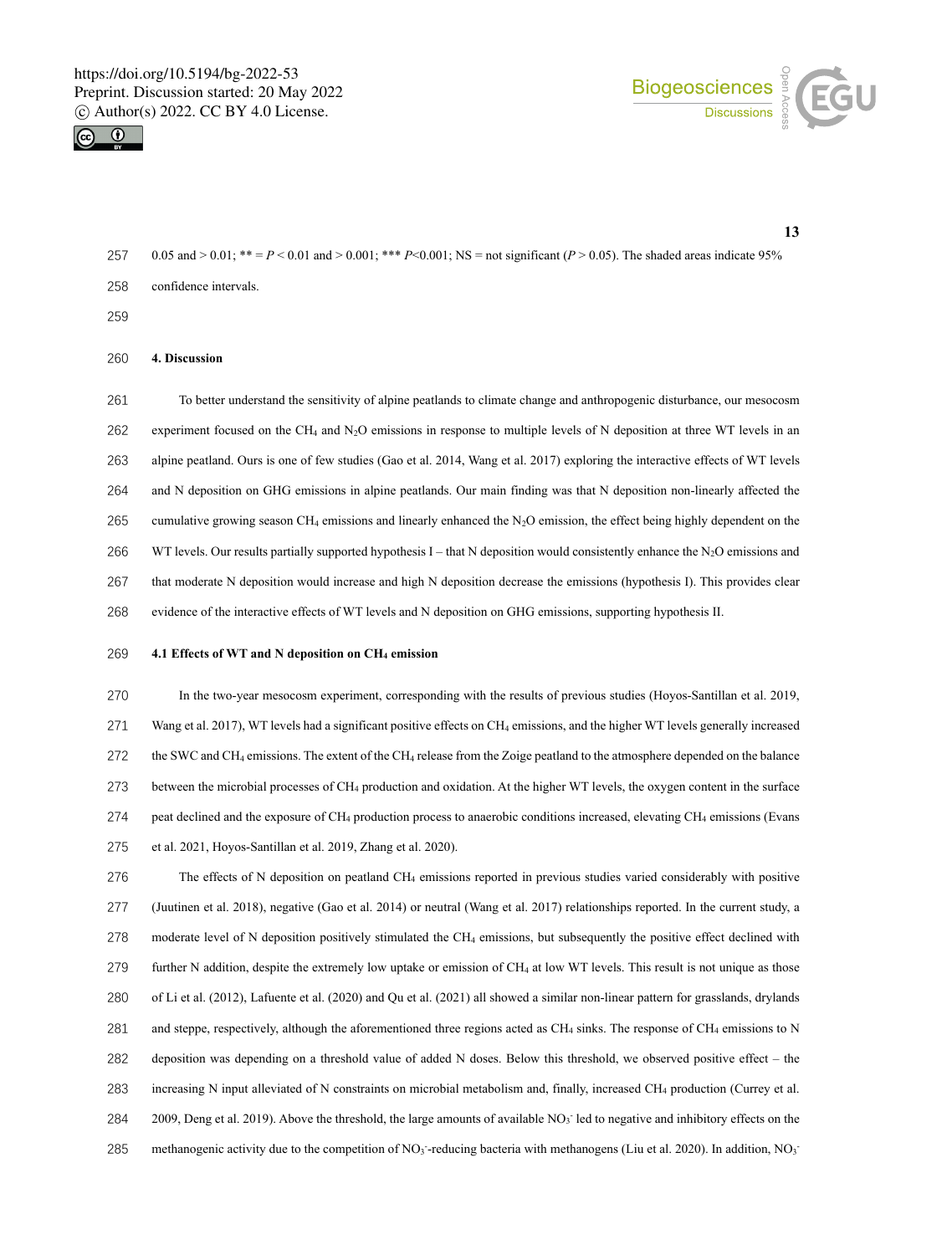



286 might be used as an alternative electron acceptor to  $O_2$  in order to support the microbial CH<sub>4</sub> oxidation process, and thus the produced CH4 was more consumed by the methanotrophic microbes (Qu et al. 2021, Wang et al. 2017). 288 The interactive effects of WT levels and N deposition on the cumulative CH<sub>4</sub> emissions were distinct in our study (Table 289 3 and Figure 3). Thus, we found that the WT levels were more likely to determine the direction and magnitude of CH<sub>4</sub> emissions from alpine peatlands than N deposition. The N deposition non-linearly affected the CH4 emissions, but the optimal scenario 291 for CH<sub>4</sub> emissions was roughly ca. 20 kg N ha<sup>-1</sup> yr<sup>-1</sup>, which could be slightly changed by the WT levels. This was not consistent with the findings in previous studies showing no interactive effects of WT and N treatments on the CH4 uptake or emissions in the Qinghai-Tibetan Plateau (Wang et al. 2017, Wu et al. 2020). A possible explanation of this may be that WT levels may 294 significantly influence the positive or negative effects of N deposition on the microbial process of  $CH_4$  production due to its limitation on peat anaerobic conditions. It is likely that the manipulated N supply and aerobic conditions simultaneously affected the microbial processes of CH4 production and oxidation and thereby determined the level of CH4 emissions. We also speculate that the WT levels were associated with nutrient exploitation by microorganisms and, accordingly, that the higher WT levels promoted diffusion of the added N in the water-filled soil pore, N thus becoming readily accessible in the microbial process (Wang et al. 2017).

# **4.2 Effects of WT and N deposition on N2O emission**

301 The mesocosms in the Zoige alpine peatland acted consistently as a  $N_2O$  source in the two years, and we observed significant positive and linear effects of N deposition on N2O emissions but no clear pattern of WT effects. This is not unique, 303 and Wang et al. (2017) reported that elevated WT levels under drained to inundated conditions had no effects on the N<sub>2</sub>O flux in the alpine peatlands of the Tibetan Plateau. The present results show that the N<sub>2</sub>O emissions from alpine peatland were likely primarily determined by N deposition rather than by WT levels. This is partially consistent with the study of (Gao et al. 2014), which also indicated the N addition (5.0 g N m<sup>-2</sup> yr<sup>-1</sup>) significantly increased and the higher WT level slightly decreased N2O emissions in the alpine peatlands of the Qinghai-Tibetan Plateau. The alpine peatlands are generally under pressure by N deficits and highly sensitive to the climate change (Squeo et al. 2006). The N input via deposition could supply more N substrate and activate the microbial process of N2O production. Our study showed that the N deposition did increase soil TN 310 (F = 4.49,  $P = 0.002$ ); however, this did not exhibit a linear relationship similar to N<sub>2</sub>O emissions with N deposition. This is common, and some studies have even reported no effects of N addition on TN on the alpine steppe and grasslands of the Tibetan Plateau, respectively (Qu et al. 2021, Zhao et al. 2017). The possible reason is WT- or N deposition-induced availability of N substrate in soil peat, which is favourable for microbial N2O production (Cui et al. 2016, Yue et al. 2021, Zhu et al. 2020). Both the WT levels and N deposition may affect the N availability in top layer soil and consequently regulate the denitrification process (Han et al. 2019, Wang et al. 2017).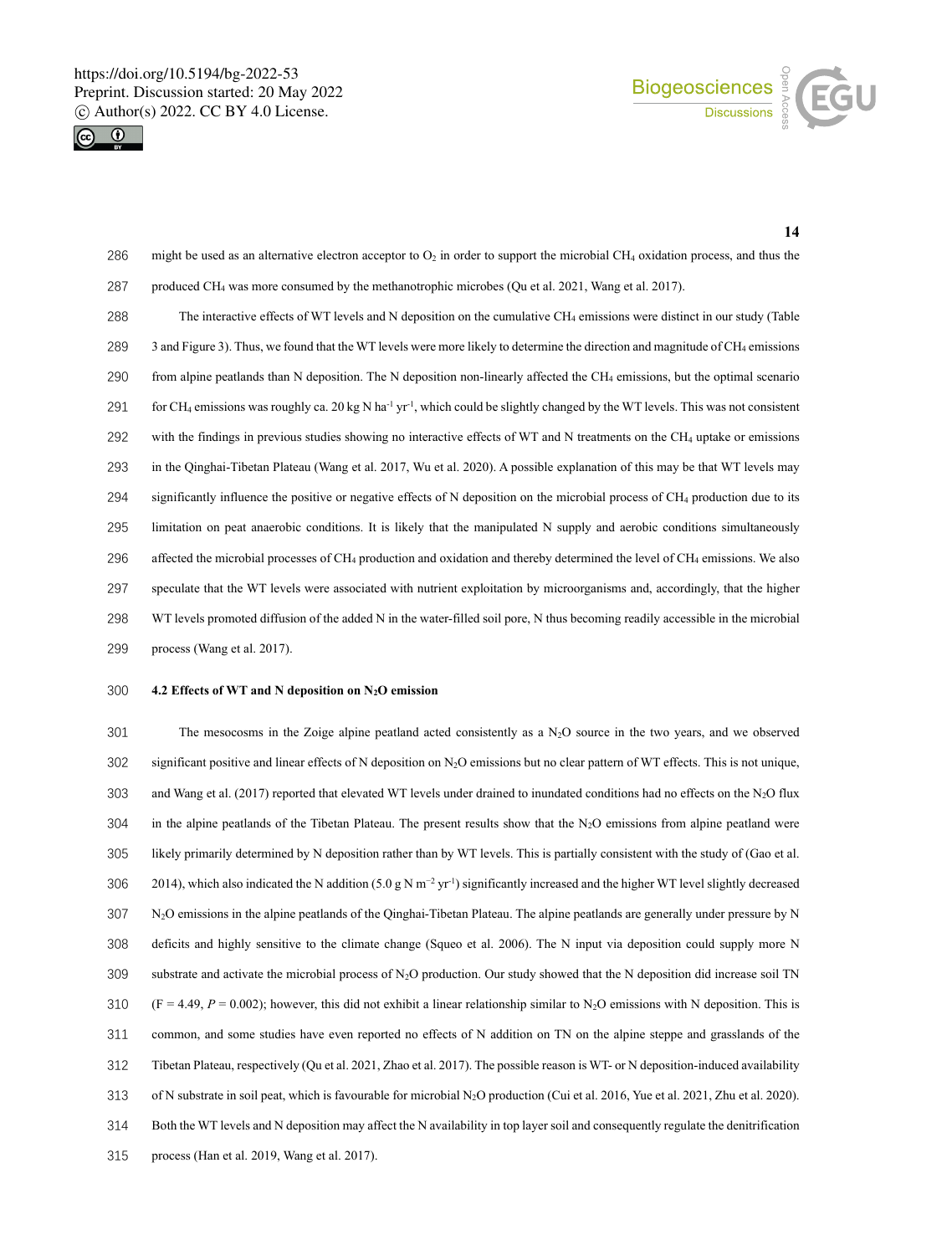



**15**

316 Studies on the interactive effects of WT levels and N deposition on  $N_2O$  emissions in peatlands are rare and have 317 contradictory findings. For example, Wang et al. (2017) revealed no interactive effects of WT and N addition on N2O emissions 318 in the alpine peatlands of the Tibetan Plateau, while Gao et al. (2014) showed the N addition increased the N<sub>2</sub>O emissions; 319 albeit this was slightly inhibited by water addition. Our results confirmed the occurrence of an interactive effect of WT and N 320 deposition on N2O emissions, but it was neither synergistic nor antagonistic. N deposition had linear positive effects on N2O 321 emission, and WT did not alter this linear relationship but slightly changed the slope and intercept. This finding is quite novel, 322 and we have not identified any similar results in the previous studies. Because of this, we speculate that the N supply was the 323 primary factor determining the N<sub>2</sub>O emissions in the N-limited Zoige alpine peatland, but this process was associated with the 324 WT levels via impacts on the efficiency of utilising N substrate for microbial  $N_2O$  production.

325 The growing season (June to September) N<sub>2</sub>O emission responded to the 1 kg N ha<sup>-1</sup> yr<sup>-1</sup> deposition and increased by  $0.0023-0.0028$  g N m<sup>-2</sup> yr<sup>-1</sup> in the current study. This is slightly lower than the levels of previous studies, for instance that of 327 (Gong et al. 2019), who found that 1 kg annual N ha<sup>-1</sup> addition led to an increase of ca. 0.0076 g N<sub>2</sub>O-N m<sup>-2</sup> yr<sup>-1</sup> during the 328 growing season (May to October) in a boreal peatland. This could be attributed to the relatively low air temperature at this 329 particular alpine peatland, which hampered the microbial N<sub>2</sub>O production. Furthermore, IPCC (2013) suggested that the 330 emission factor (the fraction of nitrogen added that is released as N<sub>2</sub>O) is 1%, indicating that 1 kg annual N ha<sup>-1</sup> may increase 331 N<sub>2</sub>O emissions by 0.001 g N m<sup>-2</sup> yr<sup>-1</sup>. The relatively higher emission factor for N<sub>2</sub>O-N in our study was probably due to the 332 high dose of N addition.

#### 333 **4.3 Effects of WT and N deposition on GWP**

334 The 100-year GWP was used as a tool to quantify the combined effect of CH<sub>4</sub> and N<sub>2</sub>O emissions and its response to N deposition at different WT levels in the investigated Zoige alpine peatland. The response of GWP to the N deposition was complex, and the largest increase in the GWP occurred at high WT levels (i.e. WT at soil surface or above) and ca. 20 kg N 337 ha<sup>-1</sup> yr<sup>-1</sup> deposition. This is partially consistent with the results of a previous study, which indicated that the threshold value of 338 N addition rates for the highest 100-year GWP (CO<sub>2</sub>, CH<sub>4</sub> and N<sub>2</sub>O) in the Qinghai-Tibetan Plateau was 20 kg N ha<sup>-1</sup> yr<sup>-1</sup> in 2013 (Qu et al. 2021). We also observed that the elevated WT levels increased the magnitude of total GWP in the region due to the contribution of largely enhanced CH4 emissions, this being supported by an earlier study in Qinghai-Tibetan Plateau by Wang et al. (2017) indicating that the strength of the CH4 source was the primary reason for the changed GWP in response to the changed WT levels. Meanwhile, N deposition showed linear and non-linear effects on GWP depending on the WT levels. The reason behind this was the main contributor to the total GWP changed from CH4 to N2O along the elevated WT levels, which led to a change in the response of total GWP to N addition from linear to non-linear. This result is quite novel, and 345 further studies should be conducted with focus on the long-term interactive effects of WT and N deposition on GWP from CO<sub>2</sub>,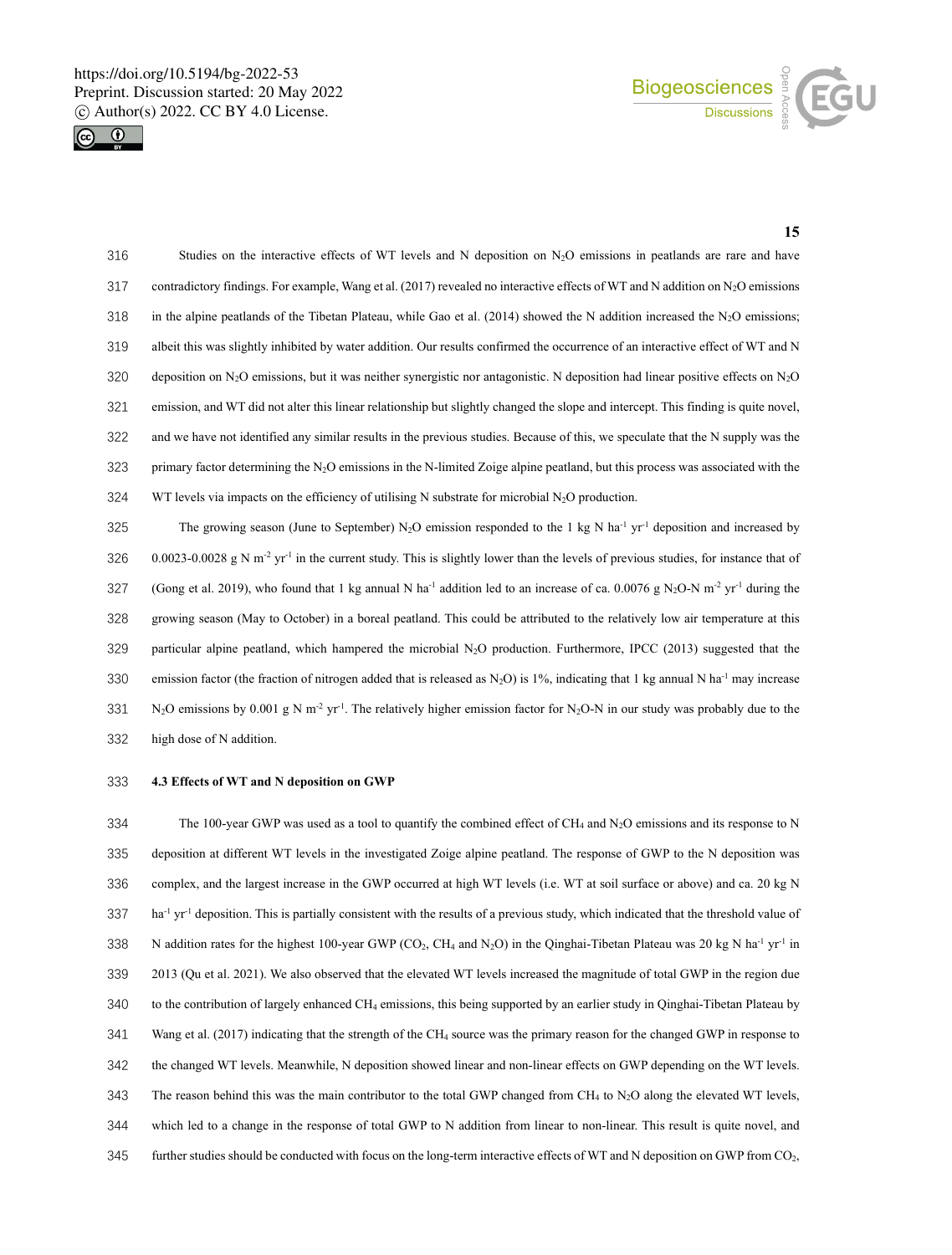



#### 346 CH<sub>4</sub> and  $N_2O$  combined.

# **4.4 Implications for future GHG emissions in alpine peatlands**

348 The undisturbed peatlands are currently a weak carbon sink  $(\sim 0.1 \text{ pg C yr}^{-1})$  with a moderate source of methane  $(\sim 0.03$ 349 Pg CH<sub>4</sub> yr<sup>-1</sup>) and a very weak source of nitrous oxide (~0.00002 Pg N<sub>2</sub>O-N yr<sup>-1</sup>), but artificial drainage transitioned it into a 350 net C source (~0.1 Pg C yr<sup>-1</sup>), with a 10% decrease in CH<sub>4</sub> emissions and 20-fold increase in N<sub>2</sub>O emissions (Frolking et al. 2011). In addition, a further study indicated that if we do not rehabilitate or restore the drained peatlands, they might constitute 12-41% of the GHG emissions budget by 2100 (Leifeld et al. 2019). Restoration of the drained peatlands is already regarded as crucial to safeguard natural ecosystems and decrease GHG emissions (Laine et al. 2019), particularly to meet the requirement of mitigation of GHG emissions in the Paris Agreements. Numerous studies have confirmed the relief of GHG 355 emissions (primarily mitigation of  $CO<sub>2</sub>$  but acceleration of  $CH<sub>4</sub>$ ) from peatlands due to the artificial restoration (Evans et al. 356 2021, Laine et al. 2019). However, accurate estimates of CH<sub>4</sub> and N<sub>2</sub>O emissions are still unavailable, in particularly associated with the climate change.

Alpine or high-altitude peatlands constitute an exceptional group among the global peatlands (Le et al. 2020) and traditionally, they are more fragile water bodies and sensitive to climate changes and human disturbances (Squeo et al. 2006). The Zoige alpine peatland, the largest and highest wetland area in Qinghai-Tibetan Plateau, accounts for 6.2% of the SOC storage in China and 1% in the world (Cao et al. 2017). Previous studies have already shown the Qinghai-Tibetan Plateau is experiencing increasing N deposition (Zhu et al. 2020), drainage (Zhang et al. 2011) or ecological restoration (Xu et al. 2021). However, the response of this vulnerable but large carbon pool to the increasing N deposition and fluctuating WT levels as well as its contribution (particularly CH<sub>4</sub> and N<sub>2</sub>O emissions) to the future global GHG budgets is still uncertain.

Our study estimated the CH4 and N2O emissions from an alpine peatland in response to the multi-level increasing N deposition and fluctuating WT levels, and our results do not argue against full restoration or drainage of peatlands or the reliability of the maybe too high level of N deposition. Our scenario of water table level (at soil surface or above) and N 368 deposition (ca. 20 kg N ha<sup>-1</sup> y<sup>-1</sup>) effectively increased the CH<sub>4</sub> and N<sub>2</sub>O emissions from the studied Zoige alpine peatland. Furthermore, additional N deposition enhanced the N2O emissions and slightly increased or even inhibited CH4 emissions. 370 Considering the current N deposition of 1.08-17.81 kg N·ha<sup>-1</sup> in the Qinghai-Tibetan Plateau (Han et al. 2019) and of 21.1 kg 371 N ha<sup>-1</sup> in China (Liu et al. 2013), the future trend predicting a possible doubling or tripling of N deposition by the end of the century (Lamarque 2005) as well as the restoration of drained peatlands to safeguard their function and to mitigate GHG emissions, we need to pay attention to the probably increasing CH4 emissions and the shift in the presently underestimated N2O emissions from low to high levels. We believe that our results are strongly useful for predicting the GHG emissions from alpine peatlands in response to the climate change and anthropogenic activities in the future.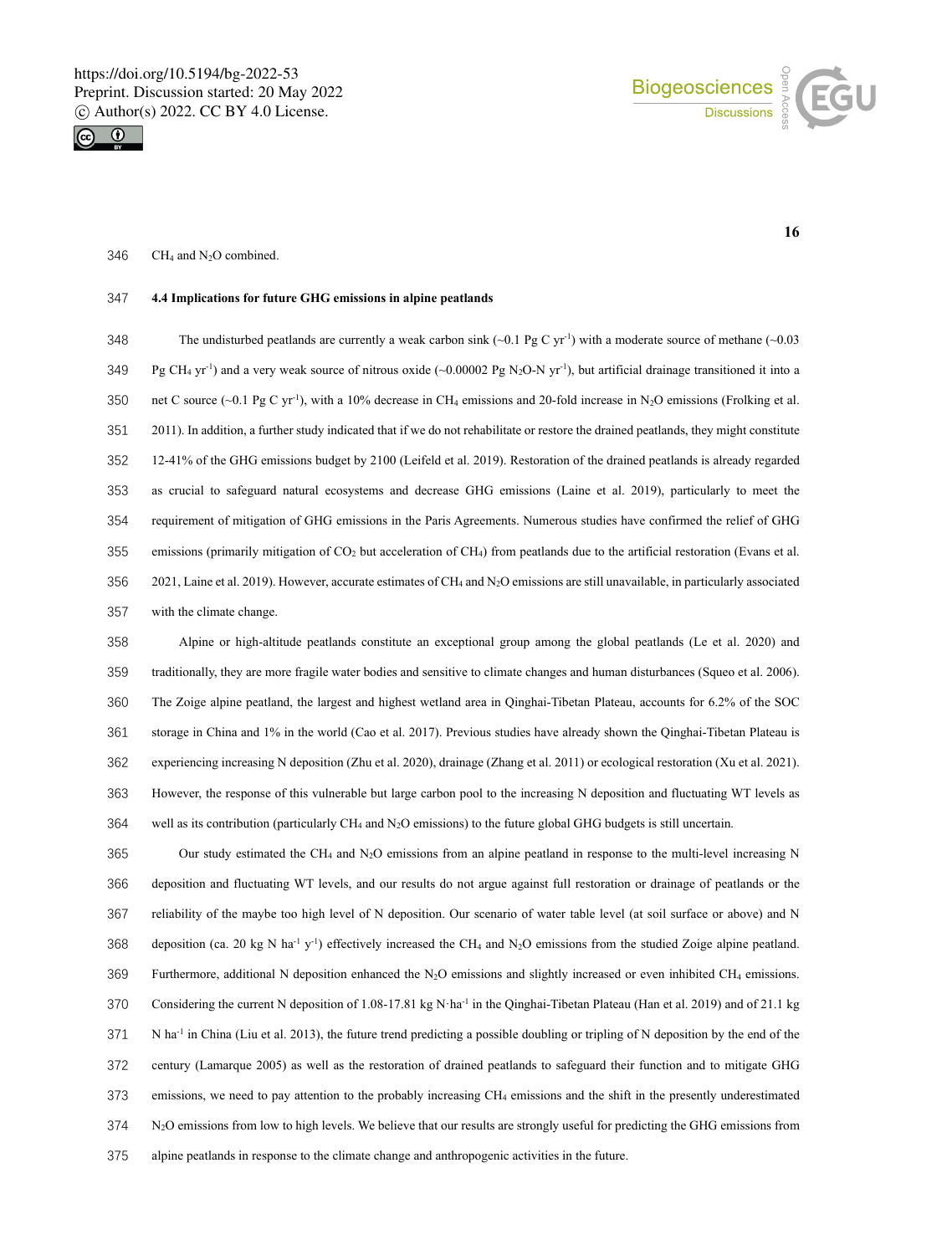



#### **5. Conclusion**

- The N-limited fragile alpine peatlands are highly sensitive to climate change and anthropogenic activities. Hence, we need to improve our understanding of the response of GHG emissions from alpine peatlands to the increasing nitrogen deposition and changing water table levels. Our results showed that CH4 emissions were determined by N deposition, WT levels and their interactive effects. A modest input of N deposition and high WT levels both stimulated CH4 emissions. N2O 381 emissions were remarkably sensitive to N deposition, which consistently and linearly increased the N<sub>2</sub>O emissions, irrespective of WT levels. The N deposition supplied more nutrients and substrate for the GHG-related microbes, while the WT levels determined the soil aerobic conditions. Moreover, we speculated that the WT levels influenced the exploitation of nutrients for 384 CH<sub>4</sub> and N<sub>2</sub>O production. The highest GWP was observed at high WT levels and ca. 20 kg N ha<sup>-1</sup> yr<sup>-1</sup> deposition. The current 385 annual N deposition in the Qinghai-Tibetan Plateau (1.08-17.81 kg N·ha<sup>-1</sup>) is not as high as in China as a whole (21.1 kg N·ha<sup>-</sup>
- 386 <sup>1</sup>). However, the projected increasing N deposition suggests that the GHG emissions from alpine peatlands have not yet peaked,
- 387 and there is therefore a risk for higher  $CH_4$  and  $N_2O$  emissions in the future.

#### **Data availability**

All data are available from the corresponding author by request.

#### **Author contributions**

- **Wantong Zhang:** Conceptualization, Data curation, Software, Writing original draft, Writing review & editing,
- Validation, Formal analysis. **Zhengyi Hu:** Conceptualization, Supervision. **Joachim Audet:** Data curation, Supervision,
- Writing review & editing. **Thomas A. Davidson:** Supervision, Data curation, Writing review & editing. **Enze Kang:**
- Investigation. **Xiaoming Kang:** Investigation, Project administration. **Yong Li:** Investigation. **Xiaodong Zhang:**
- Investigation, Project administration. **Jinzhi Wang:** Investigation, Conceptualization, Project administration, Writing -
- review & editing..

# **Competing interests**

The contact author has declared that neither they nor their co-author has any competing interests.

#### **References**

- Audet J., Elsgaard L., Kjaergaard C., Larsen S. E. , Hoffmann C. C.: Greenhouse gas emissions from a Danish riparian wetland before and after restoration, Ecol. Eng., 57, 170-182. https://doi.org/10.1016/j.ecoleng.2013.04.021, 2013.
- 402 Cao R., Xi X., Yang Y., Wei X., Wu X., Sun S.: The effect of water table decline on soil  $CO_2$  emission of Zoige peatland on eastern Tibetan Plateau: A four-year in situ experimental drainage, Appl. Soil Ecol., 120, 55-61. https://doi.org/10.1016/j.apsoil.2017.07.036, 2017.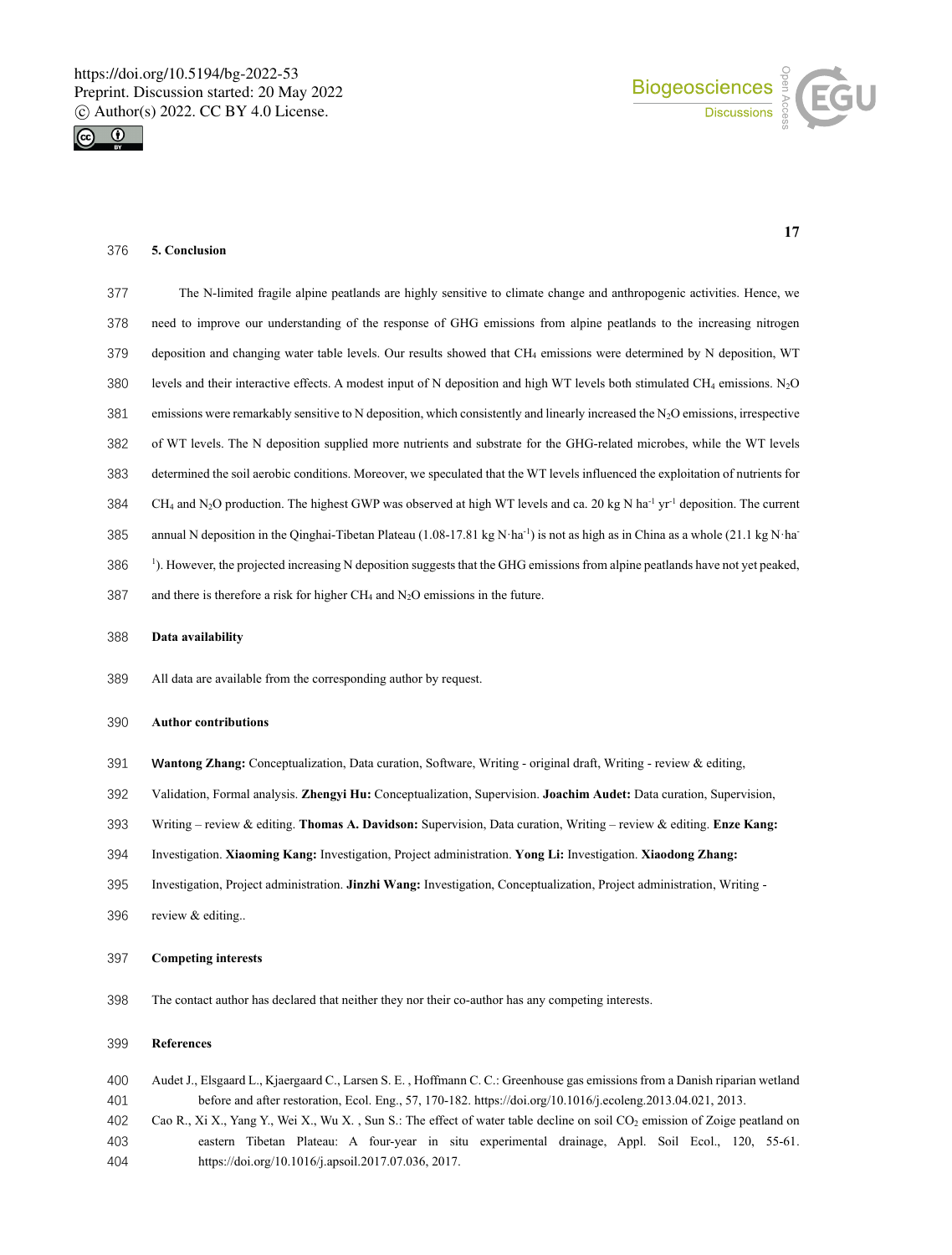



- Chen H., Zhu Q., Peng C., Wu N., Wang Y., Fang X., Gao Y., Zhu D., Yang G., Tian J., Kang X., Piao S., Ouyang H., Xiang W., Luo Z., Jiang H., Song X., Zhang Y., Yu G., Zhao X., Gong P., Yao T. , Wu J.: The impacts of climate change and human activities on biogeochemical cycles on the Qinghai-Tibetan Plateau, Glob. Change Biol., 19, 10, 2940-55. https://doi.org/10.1111/gcb.12277, 2013.
- Chen Q., Wang S., Ni Z., Guo Y., Liu X., Wang G. , Li H.: No-linear dynamics of lake ecosystem in responding to changes of nutrient regimes and climate factors: Case study on Dianchi and Erhai lakes, China, Sci. Total Environ., 781. https://doi.org/10.1016/j.scitotenv.2021.146761, 2021.
- Cui L., Kang X., Li W., Hao Y., Zhang Y., Wang J., Yan L., Zhang X., Zhang M., Zhou J. , Kardol P.: Rewetting Decreases Carbon Emissions from the Zoige Alpine Peatland on the Tibetan Plateau, Sustainability, 9, 6. https://doi.org/10.3390/su9060948, 2017.
- Cui Q., Song C., Wang X., Shi F., Wang L. , Guo Y.: Rapid N2O fluxes at high level of nitrate nitrogen addition during freeze-thaw events in boreal peatlands of Northeast China, Atmos. Environ., 135, 1-8. https://doi.org/10.1016/j.atmosenv.2016.03.053, 2016.
- Currey P. M., Johnson D., Sheppard L. J., Leith I. D., Toberman H., Van Der Wal R., Dawson L. A. , Artz R. R. E.: Turnover of labile and recalcitrant soil carbon differ in response to nitrate and ammonium deposition in an ombrotrophic peatland, Glob. Change Biol., 16, 8, 2307-2321. https://doi.org/10.1111/j.1365-2486.2009.02082.x, 2009.
- Deng L., Huang C., Kim D. G., Shangguan Z., Wang K., Song X. , Peng C.: Soil GHG fluxes are altered by N deposition: New data indicate lower N stimulation of the N2O flux and greater stimulation of the calculated C pools, Glob. Change Biol. https://doi.org/10.1111/gcb.14970, 2019.
- Evans C. D., Peacock M., Baird A. J., Artz R. R. E., Burden A., Callaghan N., Chapman P. J., Cooper H. M., Coyle M., Craig E., Cumming A., Dixon S., Gauci V., Grayson R. P., Helfter C., Heppell C. M., Holden J., Jones D. L., Kaduk J., Levy P., Matthews R., McNamara N. P., Misselbrook T., Oakley S., Page S., Rayment M., Ridley L. M., Stanley K. M., Williamson J. L., Worrall F. , Morrison R.: Overriding water table control on managed peatland greenhouse gas emissions, Nature., https://doi.org/10.1038/s41586-021-03523-1, 2021.
- Frolking S., Talbot J., Jones M. C., Treat C. C., Kauffman J. B., Tuittila E.-S. , Roulet N.: Peatlands in the Earth's 21st century climate system, Environ. Rev., 19, 371-396. https://doi.org/10.1139/a11-014, 2011.
- Gao Y., Chen H. , Zeng X.: Effects of nitrogen and sulfur deposition on CH4 and N2O fluxes in high-altitude peatland soil under different water tables in the Tibetan Plateau, Soil Sci. Plant Nutr., 60, 3, 404-410. https://doi.org/10.1080/00380768.2014.893812, 2014.
- Goldberg S. D., Knorr K.-H., Blodau C., Lischeid G. , Gebauer G.: Impact of altering the water table height of an acidic fen on N2O and NO fluxes and soil concentrations, Glob. Change Biol., 16, 1, 220-233. https://doi.org/10.1111/j.1365- 2486.2009.02015.x, 2010.
- Gomez-Casanovas N., Hudiburg T. W., Bernacchi C. J., Parton W. J. , Delucia E. H.: Nitrogen deposition and greenhouse gas emissions from grasslands: uncertainties and future directions, Glob. Change Biol., 22, 4, 1348-1360. https://doi.org/10.1111/gcb.13187, 2016.
- Gong Y., Wu J., Vogt J. , Le T. B.: Warming reduces the increase in N2O emission under nitrogen fertilization in a boreal peatland, Sci. Total Environ., 664, 72-78. https://doi.org/10.1016/j.scitotenv.2019.02.012, 2019.
- Han Y., Dong S., Zhao Z., Sha W., Li S., Shen H., Xiao J., Zhang J., Wu X., Jiang X., Zhao J., Liu S., Dong Q., Zhou H. , Yeomans J. C.: Response of soil nutrients and stoichiometry to elevated nitrogen deposition in alpine grassland on the Qinghai-Tibetan Plateau, Geoderma, 343, 263-268. https://doi.org/10.1016/j.geoderma.2018.12.050, 2019.
- Hoyos-Santillan J., Lomax B. H., Large D., Turner B. L., Lopez O. R., Boom A., Sepulveda-Jauregui A. , Sjögersten S.: Evaluation of vegetation communities, water table, and peat composition as drivers of greenhouse gas emissions in lowland tropical peatlands, Sci. Total Environ., 688, 1193-1204. https://doi.org/10.1016/j.scitotenv.2019.06.366, 2019.
- IPCC: Climate Change 2013: The Physical Science Basis. Contribution of Working Group I to the Fifth Assessment Report of the Intergovernmental Panel on Climate Change, Cambridge University Press, Cambridge, UK and New York, NY,
- USA, 2013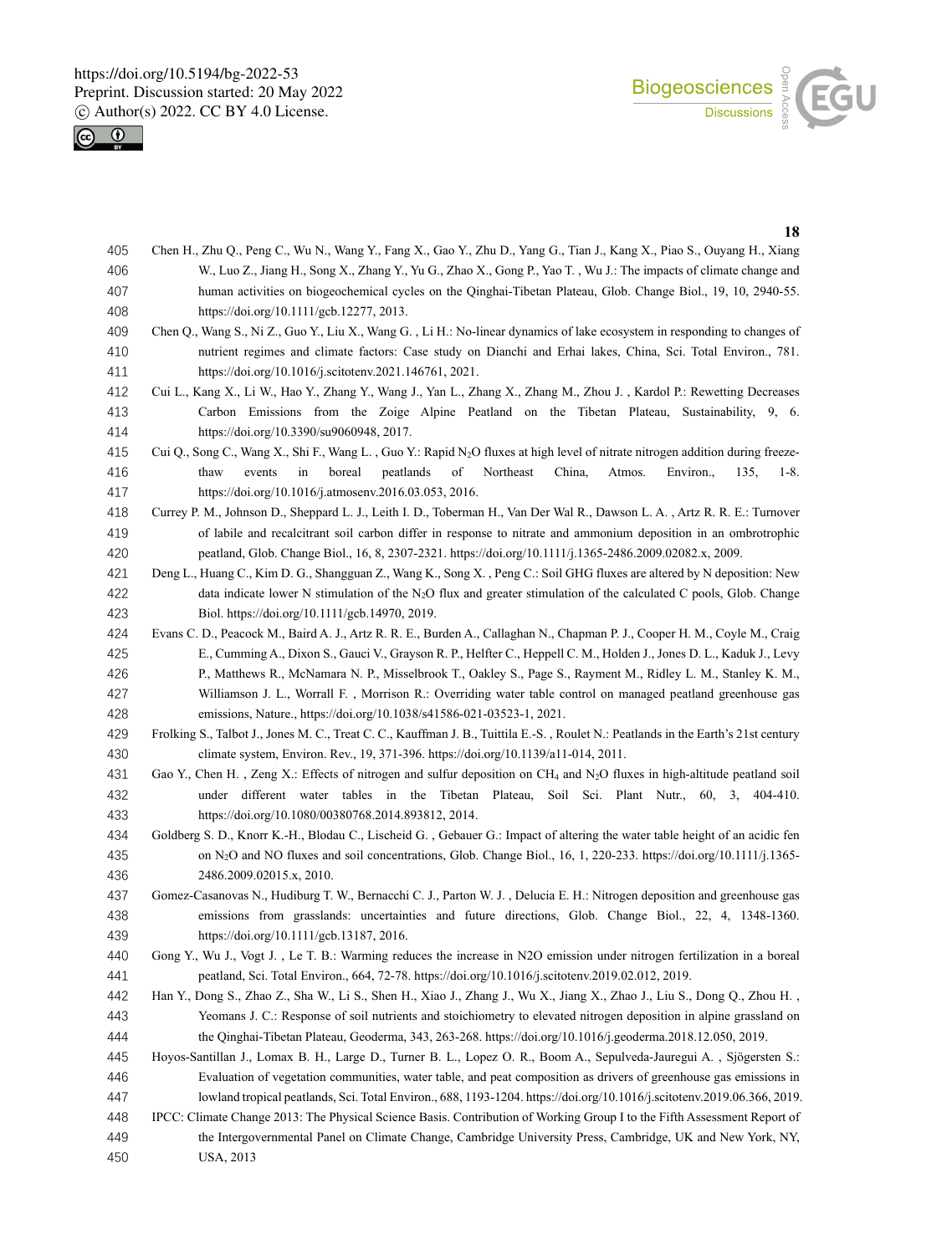



- Järveoja J., Peichl M., Maddison M., Soosaar K., Vellak K., Karofeld E., Teemusk A. , Mander Ü.: Impact of water table level on annual carbon and greenhouse gas balances of a restored peat extraction area, Biogeosciences, 13, 9, 2637-2651. https://doi.org/10.5194/bg-13-2637-2016, 2016.
- Juutinen S., Moore T. R., Bubier J. L., Arnkil S., Humphreys E., Marincak B., Roy C. , Larmola T.: Long-term nutrient addition increased CH4 emission from a bog through direct and indirect effects, Sci. Rep., 8, 1, 3838. https://doi.org/10.1038/s41598-018-22210-2, 2018.
- Lafuente A., Recio J., Ochoa-Hueso R., Gallardo A., Perez-Corona M. E., Manrique E. , Duran J.: Simulated nitrogen deposition influences soil greenhouse gas fluxes in a Mediterranean dryland, Sci. Total Environ., 737, 139610. https://doi.org/10.1016/j.scitotenv.2020.139610, 2020.
- Laine A. M., Mehtatalo L., Tolvanen A., Frolking S. , Tuittila E. S.: Impacts of drainage, restoration and warming on boreal wetland greenhouse gas fluxes, Sci. Total Environ., 647, 169-181. https://doi.org/10.1016/j.scitotenv.2018.07.390, 2019.
- Lamarque J. F.: Assessing future nitrogen deposition and carbon cycle feedback using a multimodel approach: Analysis of nitrogen deposition, J. Geophys. Res., 110, D19. https://doi.org/10.1029/2005jd005825, 2005.
- Le T. B., Wu J., Gong Y. , Vogt J.: Graminoid Removal Reduces the Increase in N2O Fluxes Due to Nitrogen Fertilization in a Boreal Peatland, Ecosystems, 24, 2, 261-271. https://doi.org/10.1007/s10021-020-00516-5, 2020.

Leifeld J., Wüst-Galley C. , Page S.: Intact and managed peatland soils as a source and sink of GHGs from 1850 to 2100, Nat. Clim. Change, 9, 12, 945-947. https://doi.org/10.1038/s41558-019-0615-5, 2019.

Liu X., Zhang Y., Han W., Tang A., Shen J., Cui Z., Vitousek P., Erisman J. W., Goulding K., Christie P., Fangmeier A. , Zhang F.: Enhanced nitrogen deposition over China, Nature, 494, 7438, 459-62. https://doi.org/10.1038/nature11917, 2013.

- Liu Z., Li D., Zhang J., Saleem M., Zhang Y., Ma R., He Y., Yang J., Xiang H. , Wei H.: Effect of simulated acid rain on soil CO2, CH4 and N2O emissions and microbial communities in an agricultural soil, Geoderma, 366. https://doi.org/10.1016/j.geoderma.2020.114222, 2020.
- Pekár S., Brabec M. , Bshary R.: Marginal Models Via GLS: A Convenient Yet Neglected Tool for the Analysis of Correlated Data in the Behavioural Sciences, Ethology, 122, 8, 621-631. https://doi.org/10.1111/eth.12514, 2016.
- Qu S., Xu R., Yu J., Li F., Wei D. , Borjigidai A.: Nitrogen deposition accelerates greenhouse gas emissions at an alpine steppe site on the Tibetan Plateau, Sci. Total Environ., 765, 144277. https://doi.org/10.1016/j.scitotenv.2020.144277, 2021.
- Saiz E., Sgouridis F., Drijfhout F. P., Peichl M., Nilsson M. B. , Ullah S.: Chronic Atmospheric Reactive Nitrogen Deposition Suppresses Biological Nitrogen Fixation in Peatlands, Environ. Sci. Technol., 55, 2, 1310-1318. https://doi.org/10.1021/acs.est.0c04882, 2021.
- Squeo F. a., Warner B. g., aravena R. , espinoza D.: Bofedales: high altitude peatlands of the central Andes, Rev. Chil. Hist. Nat., 79, 245-255. http://dx.doi.org/10.4067/S0716-078X2006000200010, 2006.
- Tiemeyer B., Albiac Borraz E., Augustin J., Bechtold M., Beetz S., Beyer C., Drosler M., Ebli M., Eickenscheidt T., Fiedler S., Forster C., Freibauer A., Giebels M., Glatzel S., Heinichen J., Hoffmann M., Hoper H., Jurasinski G., Leiber-Sauheitl K., Peichl-Brak M., Rosskopf N., Sommer M. , Zeitz J.: High emissions of greenhouse gases from grasslands on peat and other organic soils, Glob. Change Biol., 22, 12, 4134-4149. https://doi.org/10.1111/gcb.13303, 2016.
- Wang H., Yu L., Zhang Z., Liu W., Chen L., Cao G., Yue H., Zhou J., Yang Y., Tang Y. , He J. S.: Molecular mechanisms of water table lowering and nitrogen deposition in affecting greenhouse gas emissions from a Tibetan alpine wetland, Glob. Change Biol., 23, 2, 815-829. https://doi.org/10.1111/gcb.13467, 2017.
- Wanyama L., Pelster D. E., Butterbach-Bahl K., Verchot L. V., Martius C. , Rufino M. C.: Soil carbon dioxide and methane fluxes from forests and other land use types in an African tropical montane region, Biogeochemistry, 143, 171–190. https://doi.org/10.1007/s10533-019-00555-8, 2019.
- Wilson D., Farrell C. A., Fallon D., Moser G., Muller C. , Renou-Wilson F.: Multiyear greenhouse gas balances at a rewetted temperate peatland, Glob. Chang Biol., 22, 12, 4080-4095. https://doi.org/10.1111/gcb.13325, 2016.
- Wu X., Wang F., Li T., Fu B., Lv Y. , Liu G.: Nitrogen additions increase N2O emissions but reduce soil respiration and CH4 uptake during freeze–thaw cycles in an alpine meadow, Geoderma, 363.